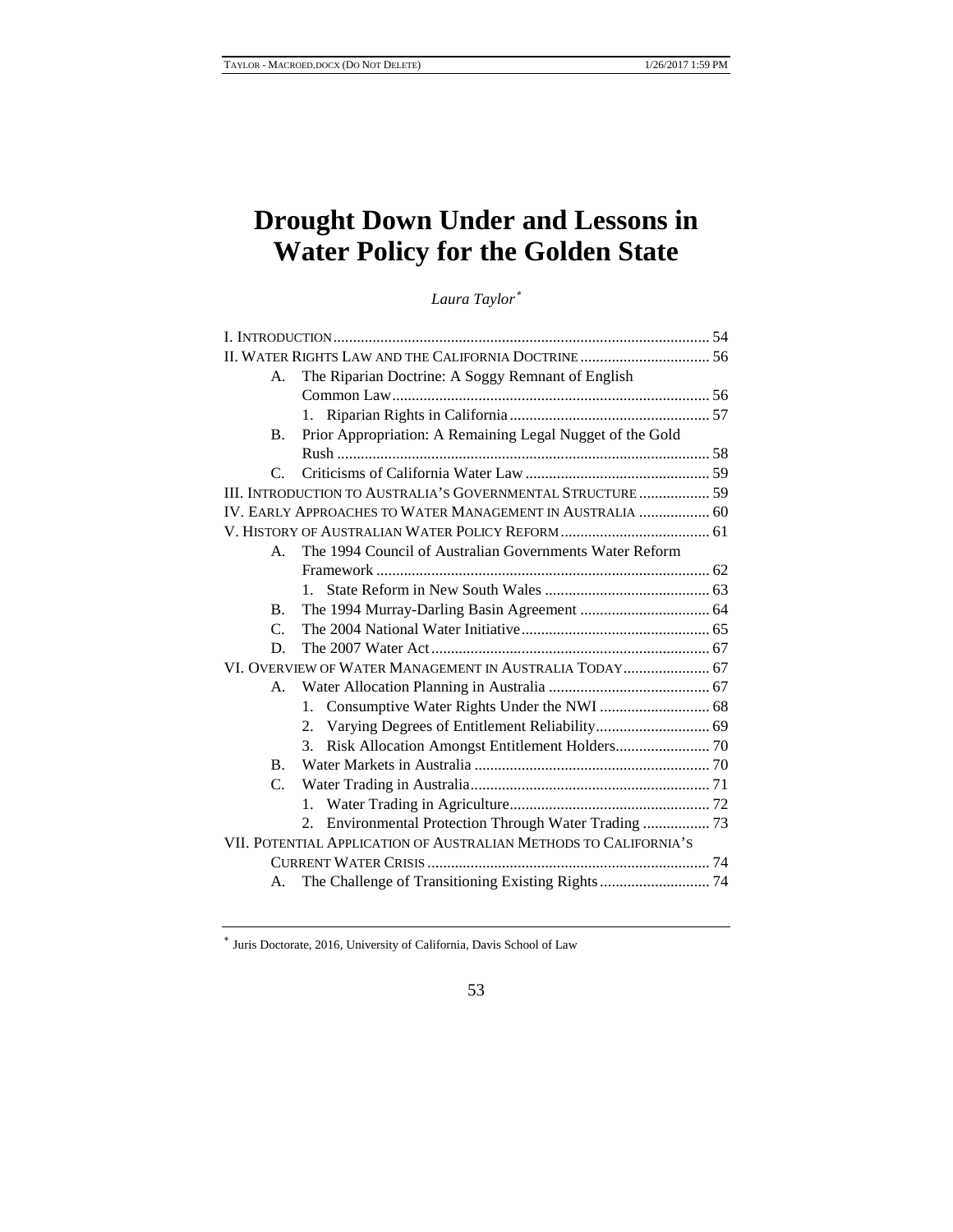|    | University of California, Davis                                | [Vol. 40:1] |
|----|----------------------------------------------------------------|-------------|
|    |                                                                |             |
| A. | Widespread Water Metering is the Foundation of Water Use       |             |
|    |                                                                |             |
|    |                                                                |             |
| C. |                                                                |             |
|    | D. Desalination Can Be Part of, But Not All of the Solution 82 |             |
|    |                                                                |             |

# I. INTRODUCTION

California has been experiencing prolonged dry conditions for nearly a decade; seven of the nine years since 2007 (when the 2007-2009 drought began) have been dry.<sup>[1](#page-1-0)</sup> Although the 2015-2016 El Niño delivered the wettest season since the 2012 drought began, one somewhat improved season does not compensate for four prior consecutive years of drought.<sup>[2](#page-1-1)</sup> Ending the drought would require having enough precipitation and runoff throughout the state to mitigate the impacts of the past dry years. $3$  Unfortunately, water year 2016 did not meet the mark.<sup>[4](#page-1-3)</sup>

It is not all bad news though. The drought conditions in California created a favorable climate for a serious discussion about a topic that in other times might have been unthinkable: a comprehensive overhaul of water law and policy.<sup>[5](#page-1-4)</sup> Even Governor Jerry Brown refers to the state's water rights system as "somewhat archaic."[6](#page-1-5) Jerry Brown has also said that the water rights system built into California's legal framework will probably need to be examined.<sup>[7](#page-1-6)</sup> As the conversation for reform gains momentum, scholars, politicians and nongovernmental organizations alike are turning their sights to Australia, which is viewed as a model of comprehensive water policy.<sup>[8](#page-2-0)</sup> In fact, in October 2015,

<span id="page-1-0"></span><sup>&</sup>lt;sup>1</sup> *Water Conditions Update*, CALIFORNIA DEP'T OF WATER RES. (June 2016), http://www.water.ca.gov/waterconditions/docs/Water-Conditions-\_Hi-res-june2016.pdf

<sup>2</sup> *Id.*

<sup>3</sup> *Id.*

<sup>4</sup> *Id.*

<span id="page-1-3"></span><span id="page-1-2"></span><span id="page-1-1"></span><sup>5</sup> *See e.g.* Richard M. Frank, *Another inconvenient truth: California water law must change*, SAN FRANCISCO CHRONICLE (Apr. 10, 2015), http://www.sfchronicle.com/opinion/article/Anotherinconvenient-truth-California-water-law-6192703.php.<br><sup>6</sup> Kristen Gelineau & Ellen Knickmeyer, *California drought: Can we learn from Australia's* 

<span id="page-1-4"></span>*<sup>&#</sup>x27;Big Dry'?*, SAN JOSE MERCURY NEWS (May 26, 2015), http://www.mercurynews.com /drought/ci\_28185150/california-drought-can-we-learn-from-australias-big. 7 Scott Smith, *Water mysteriously vanishing from California delta amid drought; farmers* 

<span id="page-1-6"></span><span id="page-1-5"></span>*prime suspects*, U.S. NEWS & WORLD REPORT (Apr. 11, 2015), http://www.usnews.com

<sup>&</sup>lt;sup>8</sup> Lee Godden, Water Law Reform in Australia and South Africa: Sustainability, Efficiency *and Social Justice*, 17 J. ENVTL. L. 181, 202 (2005); Clint Jasper, *As California enters its fifth year*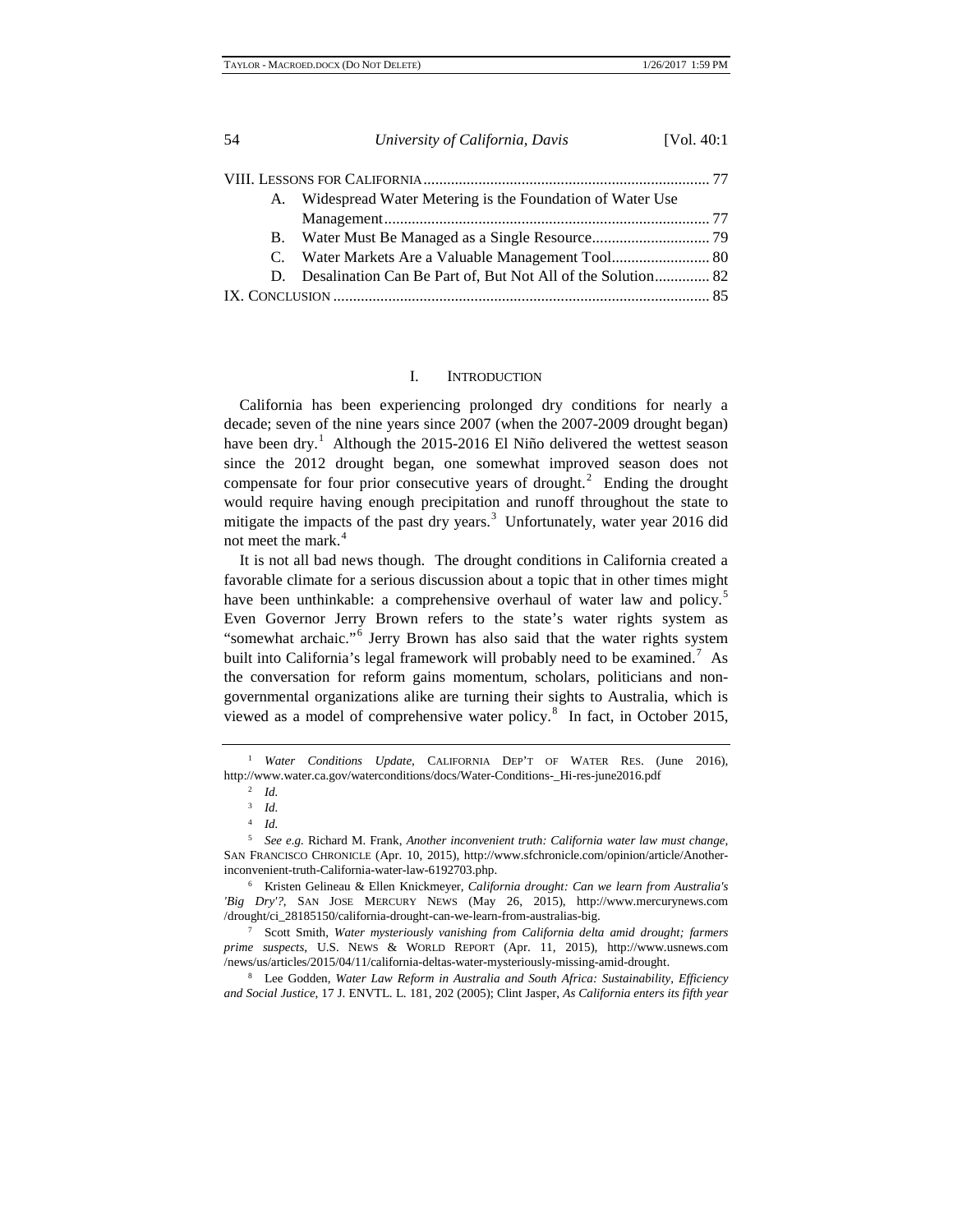more than forty California legislators and water agency heads travelled to South Australia seeking policy solutions.<sup>[9](#page-2-1)</sup>

Australia, like California, has had to grapple with the tension between common law doctrines rooted in history and variable water supplies that are often insufficient to serve every competing demand. Australia is the driest inhabited continent on Earth.<sup>[10](#page-2-2)</sup> Many of Australia's 246 river basins do not permanently flow and large parts of the country may be in drought at any given moment.<sup>11</sup> In fact, "Australia has experienced two significant '100-year droughts' in the last 100 or so years;" a "100-year drought" is a drought of such severity that is only expected to occur *once* every one hundred years.<sup>[12](#page-2-4)</sup> "Australia recently experienced its longest and most severe drought on record: the 'Millennium Drought,' which lasted from 1997 to 2010."<sup>[13](#page-2-5)</sup>

Very much like California, Australian governments historically sought to address increases in water demand through taxpayer-funded infrastructure projects.<sup>[14](#page-2-6)</sup> Australian farmers lobbied to ensure that water was available at a low price, while additional water entitlements were readily granted.<sup>[15](#page-2-7)</sup> The result was an over-allocation of water and constant conflict amongst environmental groups and farmers.<sup>16</sup> However, particularly severe drought prompted Australia to make major changes, including: reforming its system for allocating water, creating better-defined water rights, and improving the water market.<sup>[17](#page-3-0)</sup> These reforms were immensely successful, and today the price of water better reflects its scarcity and the cost of delivering water.<sup>18</sup> Australia's arid climate and similar legal history make it a worthwhile case study when considering options

http://www.abc.net.au/news/2015-10-20/californian-drought-delegation-to-tour-southaustralia/6867608.

<span id="page-2-0"></span>*of drought, state lawmakers undertake study mission to Australia,* ABC (Oct. 19, 2015), http://www.abc.net.au/news/2015-10-20/californian-lawmakers-study-australian-droughtresponse/6869076.

<span id="page-2-1"></span><sup>9</sup> ABC, *Californian drought delegation tours South Australia for possible water saving solutions* (Oct. 19, 2015)

<span id="page-2-2"></span><sup>&</sup>lt;sup>10</sup> THE WENTWORTH GRP. OF CONCERNED SCIENTISTS, *Blueprint for a Living Continent*, 5, (Nov. 1, 2002), http://wentworthgroup.org/wp-content/uploads/2013/10/Blueprint-for-a-Living-Continent.pdf [hereinafter *Blueprint for A Living Continent*].

<span id="page-2-3"></span><sup>11</sup> Godden, *supra* note 8, at 182-83; *Natural Disasters in Australia*, AUSTRALIAN GOV'T, http://www.australia.gov.au/about-australia/australian-story/natural-disasters.

<span id="page-2-4"></span><sup>13</sup> Laura Tam, *Learning from Australia's "Millennium Drought"*, SPUR (July 7, 2016) http://www.spur.org/publications/urbanist-article/2016-07-07/learning-australia-s-millenniumdrought.

<span id="page-2-8"></span><span id="page-2-7"></span><span id="page-2-6"></span><span id="page-2-5"></span><sup>&</sup>lt;sup>14</sup> Julian Morris, 6 water reforms California can take from Australia, THE SACRAMENTO BEE (July 18, 2015), http://www.sacbee.com/opinion/op-ed/soapbox/article27431986.html.

<sup>15</sup> *Id.*

<sup>16</sup> *Id.*

<sup>17</sup> *Id.*

<sup>18</sup> *Id.*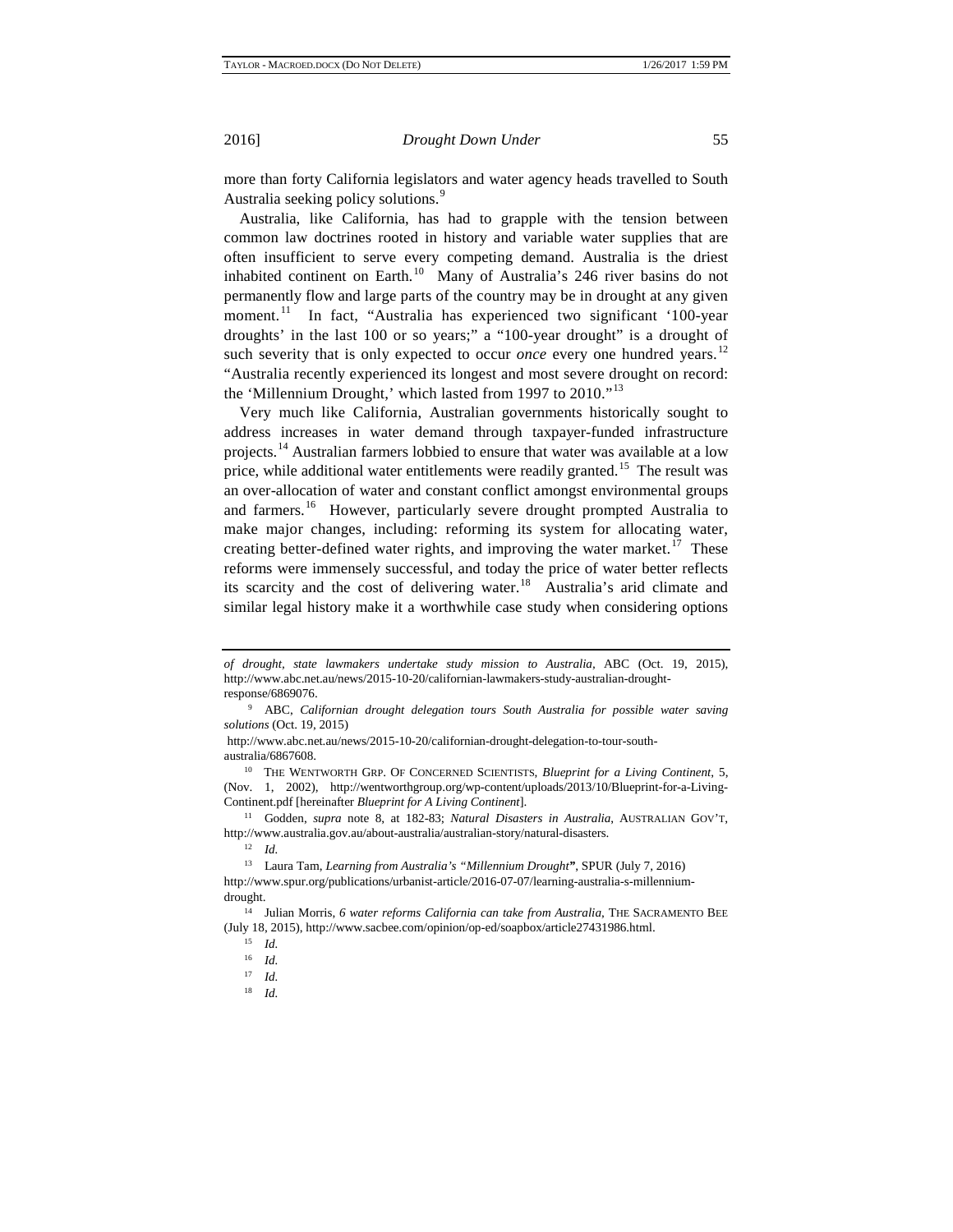for water policy reform in California. However, understanding the challenges that California currently faces and analyzing potential solutions requires first understanding the origins of California's water law.

# II. WATER RIGHTS LAW AND THE CALIFORNIA DOCTRINE

"It is a fundamental principle of water law that one may not withdraw water from its source without first acquiring 'water rights.'"[19](#page-3-2) The right of property in water is generally considered usufructuary, meaning that a water right refers to the right to *use* water rather than ownership of water in the traditional sense.<sup>[20](#page-3-3)</sup> California law provides "[a]ll water within the State is the property of the people of the State, but the right to the use of water may be acquired by appropriation in the manner provided by law."<sup>[21](#page-3-4)</sup> California water law is unique when compared with the majority of the United States, because it recognizes both riparian and appropriative rights. $^{22}$  $^{22}$  $^{22}$ 

This "dual" or hybrid system is sometimes referred to as the California Doctrine.<sup>23</sup> This hybrid system may have seemed like an innovative legislative solution at the time of its adoption in the 1850s. Today, however, it is unrealistic to expect that a system of law, which reflects both a doctrine developed in England before the birth of our nation as well as traditions brought to the state by miners during the gold rush, could adapt to support the eighth largest economy on the planet.<sup>[24](#page-3-7)</sup> Understanding why the current legal system persists, despite the pressure of drought that frequently reveals its shortcomings, requires understanding the nature of the various rights that history conferred upon water users across the state.

# *A. The Riparian Doctrine: A Soggy Remnant of English Common Law*

Riparian rights are traditionally associated with ownership of a parcel of land that is adjacent to a source of water.<sup>[25](#page-4-0)</sup> Under the traditional riparian doctrine, those who own land contiguous to a watercourse have the right to divert the

<sup>19</sup> U.S. v. State Water Res. Control Bd., 182 Cal. App. 3d 82, 100 (1986).

<sup>20</sup> *See id.*

<sup>21</sup> Cal. Water Code § 102.

<sup>22</sup> *See* People v. Shirokow, 26 Cal. 3d 301, 307 (1980).

<span id="page-3-3"></span><span id="page-3-2"></span><span id="page-3-1"></span><span id="page-3-0"></span><sup>23</sup> Edwyna Harris, *The Evolution of Water Rights in the Nineteenth Century: The Role of Climate and Asset Type*, 35 NAT. RESOURCES J. 217 (2013).

<span id="page-3-6"></span><span id="page-3-5"></span><span id="page-3-4"></span><sup>24</sup> Samantha Masunaga, *We're No. 8: California near top of world's largest economies,* LOS ANGELES TIMES (July 2, 2015), http://www.latimes.com/business/la-fi-california-world-economy-20150702-story.html.

<span id="page-3-7"></span><sup>25</sup> *The Water Rights Process*, STATE WATER RES. CONTROL BD., http://www.waterboards.ca.gov/waterrights/board\_info/water\_rights\_process.shtml [hereinafter *The Water Rights Process*].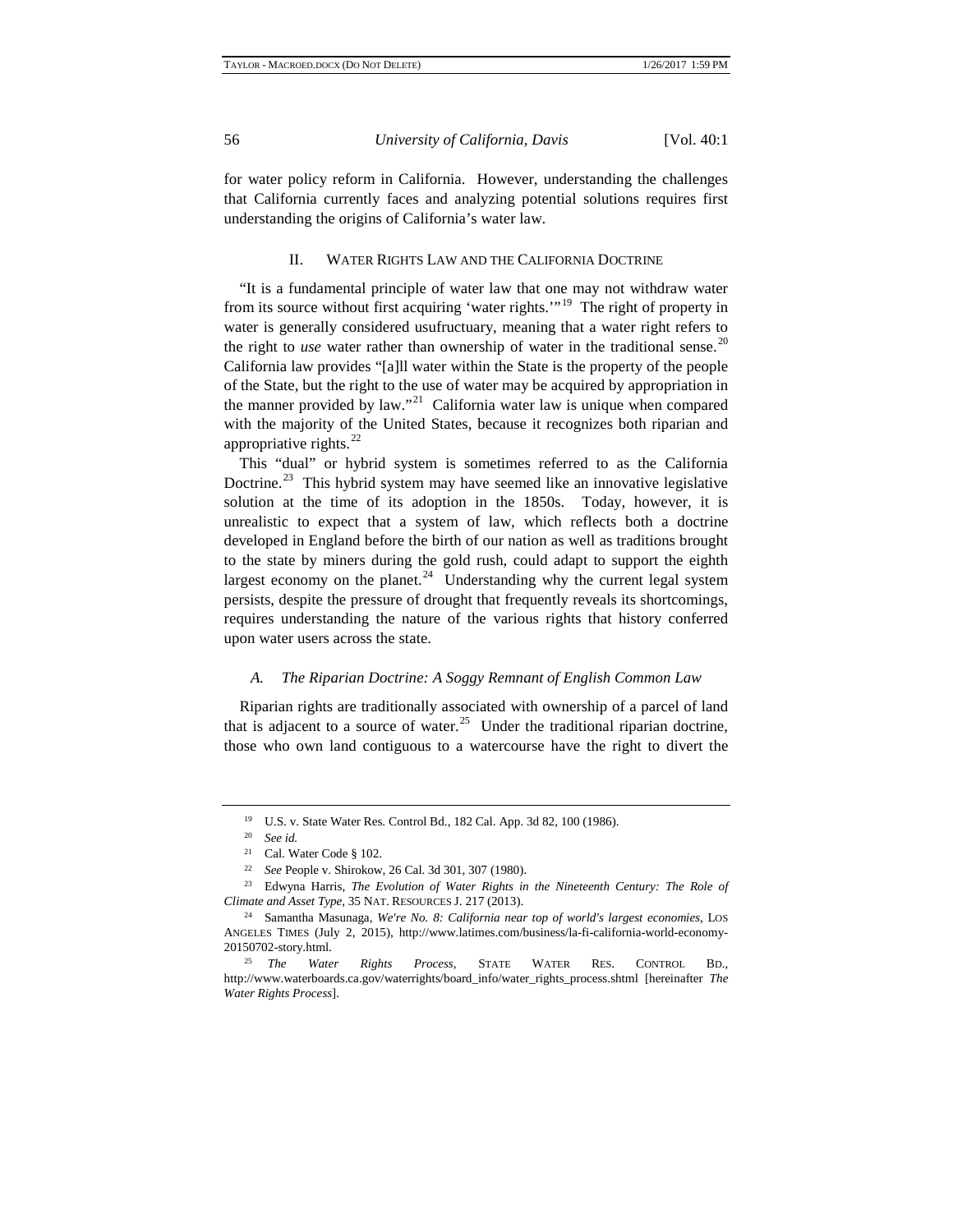water flowing by their land for use upon their land.<sup>26</sup> Riparian rights evolved in the presence of a rainfall abundant climate.<sup>[27](#page-4-2)</sup> Riparian law was historically used in England, and continues to be used in England today.<sup>28</sup> Thus, riparian law in both the United States and Australia originated at English common law.<sup>29</sup> The riparian doctrine successfully developed in the eastern United States on the predicate of sufficient water for all users.<sup>[30](#page-4-5)</sup> Given the aridity of both California and Australia, it may come as no surprise that the legal framework of the riparian doctrine presents significant challenges in times of shortage.

### 1. Riparian Rights in California

When California became a state in 1850, the legislature adopted the common law of England and thereby incorporated the riparian doctrine.<sup>31</sup> To this day, riparian rights do not require permits, licenses, or government approval.<sup>[32](#page-4-7)</sup> However, riparian rights are somewhat restricted. For example, a riparian right does not entitle a water user to divert water for storage in a reservoir for use in the dry season. $33$  Also, riparians cannot use water on land outside of the watershed of origin. $34$  Riparian rights remain with a property when it changes hands, and parcels severed from an adjacent water source generally lose their right to the water.  $35$ 

Given these restrictions and California's arid climate, the state could not have developed into the populous and economically productive powerhouse that it is today on the basis of riparian rights alone. One year after California adopted the common law of riparian rights, the legislature also gave the doctrine of prior appropriation the force of law.<sup>36</sup> This action by the legislature did not create a new legal doctrine. Rather, it was recognition of a practice that was already widespread throughout the state, thanks to the enormous influx of miners following the discovery of gold just prior to California's statehood.<sup>[37](#page-5-1)</sup>

<span id="page-4-0"></span><sup>26</sup> *See Miller & Lux v. Enter. Canal & Land Co*., 169 Cal. 415 (1915).

<sup>27</sup> Harris, *supra* note 23, at 219.

<sup>28</sup> *Id.*

<sup>29</sup> *Id.* 

<span id="page-4-8"></span><span id="page-4-7"></span><span id="page-4-6"></span><span id="page-4-5"></span><span id="page-4-4"></span><span id="page-4-3"></span><span id="page-4-2"></span><span id="page-4-1"></span><sup>30</sup> Judith V. Royster, *Winters in the East: Tribal Reserved Rights to Water in Riparian States*, 25 WM. & MARY ENVTL. L. AND POL'Y REV. 169 (2000), *available at* http://scholarship.law.wm.edu/cgi/viewcontent.cgi?article=1233&context=wmelpr.

<sup>31</sup> *See Lux v. Haggin*, 69 Cal. 255, 337 (1886).

<sup>32</sup> *The Water Rights Process*, *supra* note 25.

 $\frac{33}{34}$  *Id.* 

<sup>34</sup> *Id.*

<span id="page-4-10"></span><span id="page-4-9"></span> $rac{35}{36}$  *Id.* 

<sup>36</sup> *Id.*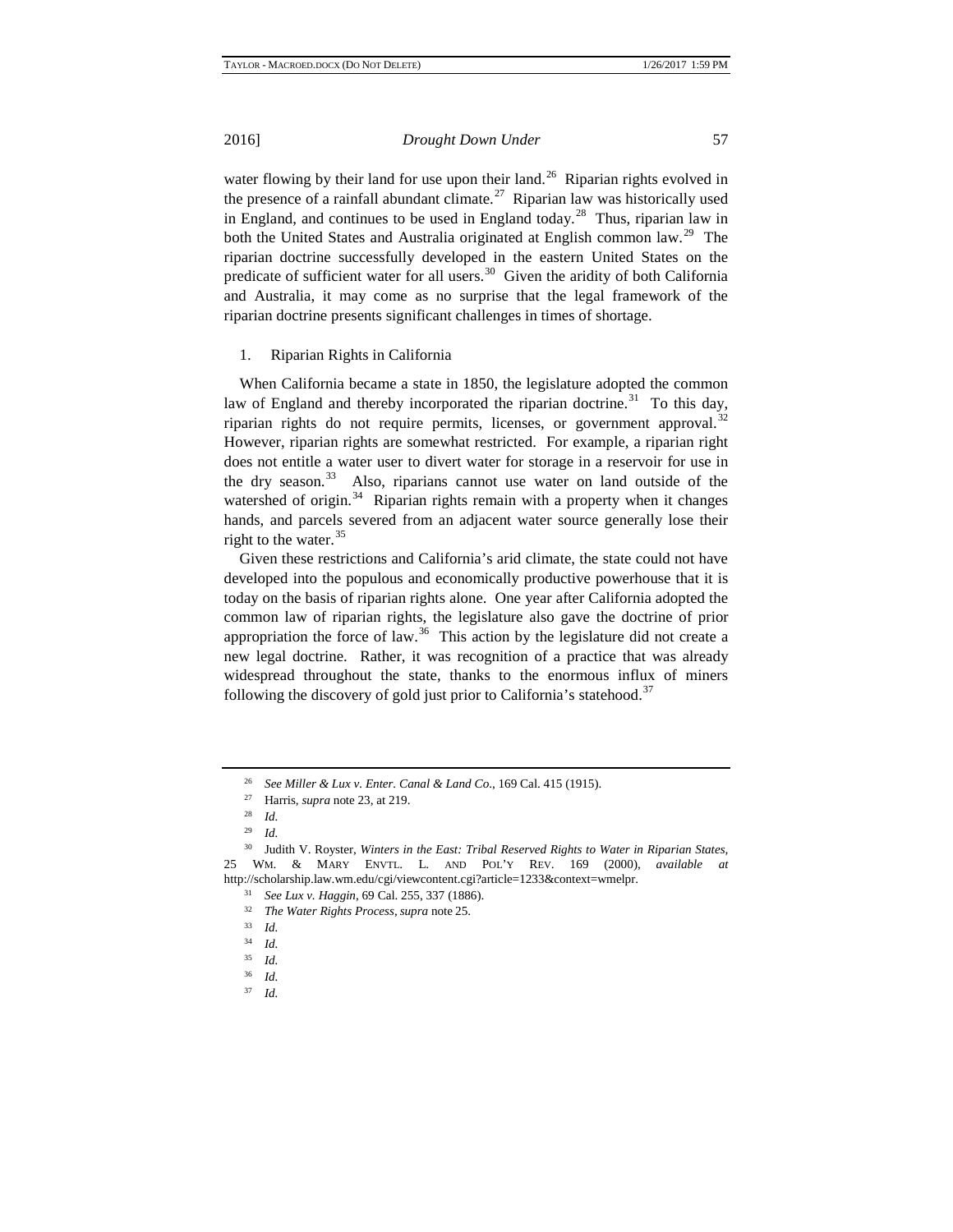# *B. Prior Appropriation: A Remaining Legal Nugget of the Gold Rush*

The doctrine of prior appropriation is the primary method for allocation of water in the arid western United States.<sup>38</sup> While riparian rights are generally associated with ownership of a waterfront parcel of land and use of water upon that same land, appropriative rights allow a water user to divert water from its natural course for use on noncontiguous land.<sup>[39](#page-5-3)</sup>

In 1849, thousands flocked to California following the discovery of gold.<sup>[40](#page-5-4)</sup> In order to work their claims, miners built extensive networks of flumes and waterways that often had to carry water great distances from the original watercourse.<sup>41</sup> Self-regulating miners adhered to the principle of "first come, first served" with respect to the legitimacy of land claims, and they allocated water necessary for mining on the same basis. $42$  To stake their water claims, miners developed a "posting notice" system, which was the birth of today's appropriative right system.<sup>43</sup> This system allowed others to divert water from the same source, but created a hierarchy of priorities amongst all of the diverters.<sup>44</sup> Hence, the doctrine of prior appropriation adheres to the rule of "first in time, first in right."<sup>[45](#page-5-9)</sup> Furthermore, "[a] miner was expected to act diligently to put his land and water allotment to beneficial use or forfeit all 'rights' to it."[46](#page-5-10) Therefore, another principle common to appropriators is that they must "use it or lose it," meaning that water rights may be forfeited through nonuse under certain circumstances.<sup>[47](#page-5-11)</sup>

Through the early 1900's, appropriators simply took the water they needed and used it without first obtaining formal permission from any administrative or judicial body.<sup>48</sup> These so called "early appropriators" were mostly miners and farmers.<sup>[49](#page-6-1)</sup> The Water Commission Act of 1914 established the permit process for obtaining post-1914 appropriative rights; today the State Water Resources Control Board administers these permits.<sup>[50](#page-6-2)</sup>

<span id="page-5-0"></span><sup>38</sup> Lisa Greenberg, Note, *Trusting the Public: Reshaping Colorado Water Law in the Face of Changing Public Values*, 40 B.C. ENVTL. AFF. L. REV. 259 (2013).

<span id="page-5-2"></span><span id="page-5-1"></span><sup>39</sup> *Millview County Water Dist. v. State Water Res. Control Bd.*, 229 Cal. App. 4th 879, 888 (2014) ("*Millview*").

<sup>40</sup> *The Water Rights Process*, *supra* note 25.

<sup>41</sup> *Id.*

<span id="page-5-6"></span><span id="page-5-5"></span><span id="page-5-4"></span><span id="page-5-3"></span><sup>42</sup> Marybelle D. Archibald, *Appropriative Water Rights in California, Background and Issues*, GOVERNOR'S COMM'N TO REVIEW CAL. WATER RIGHTS LAW, 4, (1977), http://www.waterboards.ca.gov/publications\_forms/publications/general/docs/l597.pdf. 43 *The Water Rights Process*, *supra* note 25.

 $\frac{44}{45}$  *Id.* 

Archibald, *supra* note 42, at 4.

<span id="page-5-8"></span><span id="page-5-7"></span> $\frac{46}{47}$  *Id.* 

<sup>47</sup> *Millview*, 229 Cal. App. 4th at 888.

<span id="page-5-10"></span><span id="page-5-9"></span><sup>48</sup> *The Water Rights Process*, *supra* note 25.

<span id="page-5-11"></span><sup>50</sup> Archibald, *supra* note 42, at 10, 15.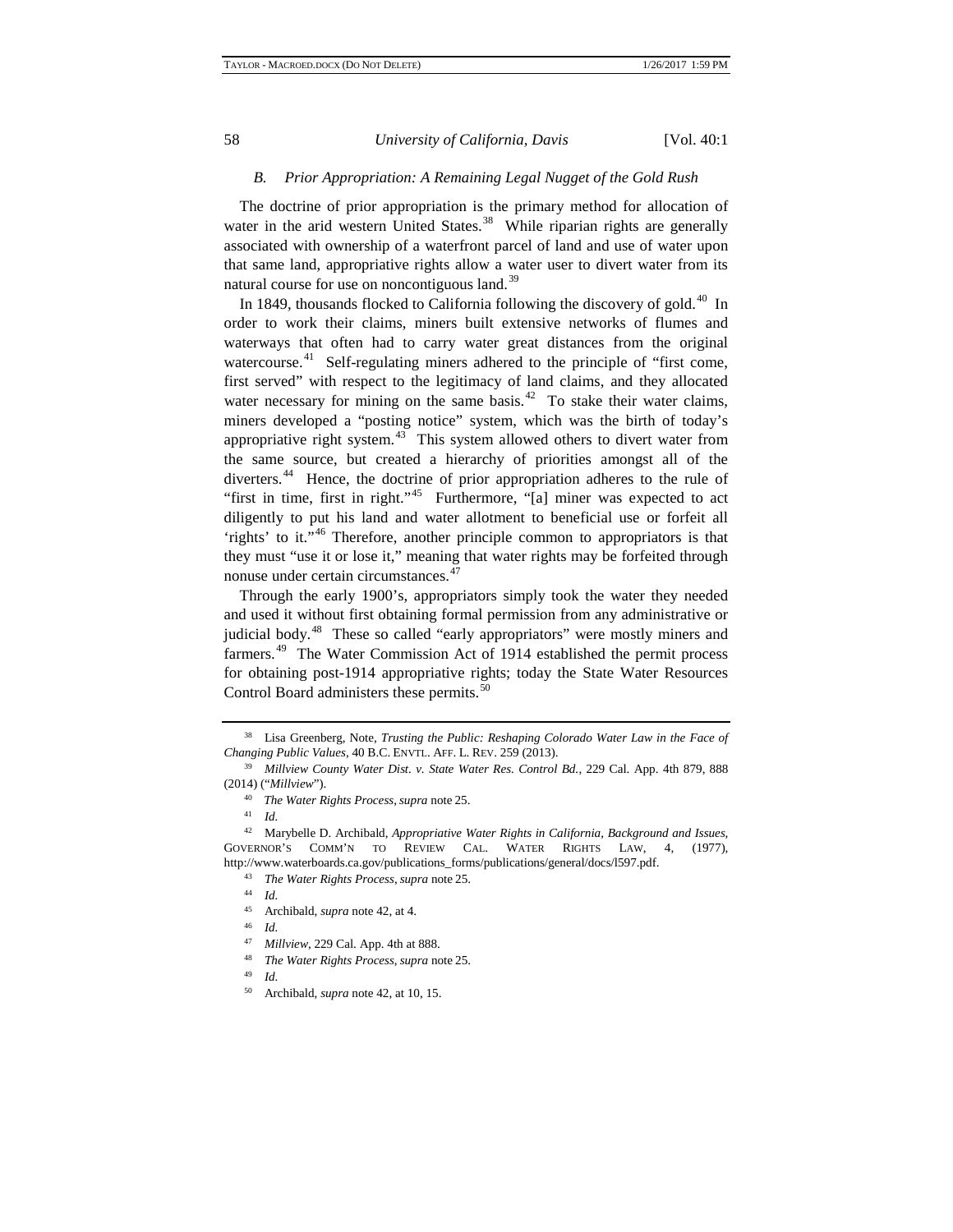# *C. Criticisms of California Water Law*

The origins of California's water law reveal why leaders and scholars increasingly refer to the system as "archaic,"<sup>[51](#page-6-3)</sup> "outdated and inefficient."<sup>[52](#page-6-4)</sup> There is no doubt that these criticisms are both valid and justified. The two main doctrines in California water law developed long before the state even entered the Union, when the social and environmental conditions were vastly different than they are today.

At the time of statehood, the federal census tallied California's population at 92,597. $53$  Today, California is the most populous state in the Union, with a current population of nearly 40 million. $54$  The reality is that California's current legal framework developed to accommodate common law principles adopted from a wet European climate and traditions familiar to miners.

Today, irrigation has enabled the California Central Valley to produce two thirds of the United States' produce, as well as eighty percent of the world's almonds.<sup>[55](#page-6-7)</sup> However, the current drought and dwindling water supplies are responsible for the fallowing of over one million acres of farmland in recent years.[56](#page-6-8) California's experiences are not unique, though. Australia, and in particular, the Australian state of New South Wales, recently overhauled its water law and policy in the face of unprecedented drought.

#### III. INTRODUCTION TO AUSTRALIA'S GOVERNMENTAL STRUCTURE

Australia's formal name is "the Commonwealth of Australia."<sup>[57](#page-7-0)</sup> The Commonwealth of Australia was formed on January 1, 1901, when six British colonies united to become states of a nation. $58$  The creation of the Commonwealth of Australia is referred to as "federation."[59](#page-7-2) This is because the

<span id="page-6-2"></span><span id="page-6-1"></span><span id="page-6-0"></span><sup>51</sup> Gelineau & Knickmeyer, *supra* note 6. 52 Carlos F. Ugalde, *Reforming California's Water System: A Model for the Future?*, CITY SQUARE BY THE FORDHAM URBAN LAW JOURNAL (Apr. 14, 2015), http://urbanlawjournal.com /reforming-californias-water-system-a-model-for-the-future/.

<span id="page-6-3"></span><sup>53</sup> *California State Census, 1852*, ANCESTRY.COM, http://search.ancestry.com/search /db.aspx?dbid=1767.

<span id="page-6-4"></span><sup>54</sup> *Florida Passes New York to Become the Nation's Third Most Populous State*, *Census Bureau Reports*, U.S. CENSUS BUREAU (Dec. 23, 2014), http://www.census.gov/newsroom/pressreleases/2014/cb14-232.html.

<span id="page-6-6"></span><span id="page-6-5"></span><sup>55</sup> Natasha Geiling, *California's Drought Could Upend America's Entire Food System*, CLIMATE PROGRESS (May 5, 2015), http://thinkprogress.org/climate/2015/05/05/3646965/californiadrought-and-agriculture-explainer/. 56 *Federal Agencies Release Data Showing California Central Valley Idle Farmland Doubling* 

<span id="page-6-7"></span>*During Drought*, NASA (Oct. 21, 2015), http://landsat.gsfc.nasa.gov/federal-agencies-release-datashowing-california-central-valley-idle-farmland-doubling-during-drought/.

<span id="page-6-8"></span><sup>57</sup> *How Government Works*, AUSTRALIAN GOV'T, http://www.australia.gov.au/aboutgovernment/how-government-works [hereinafter *How Government Works*].

<sup>58</sup> *Id.*

<sup>59</sup> *Id.*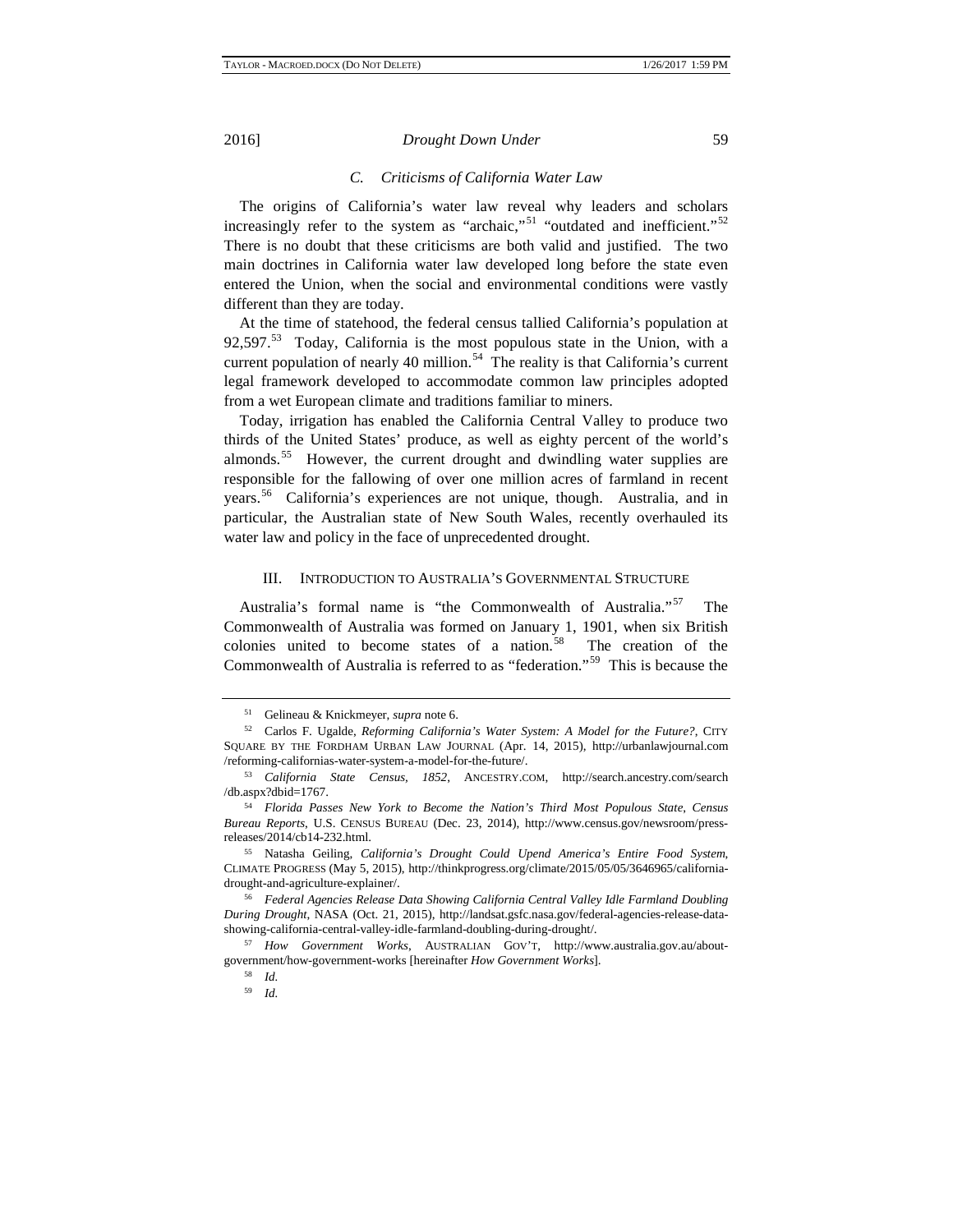Australian Constitution created a federal system of government, wherein the powers are divided between the central government and the six individual Australian states.<sup>[60](#page-7-3)</sup> Thus, like the United States, Australia has a constitutionally based federal governance system.<sup>[61](#page-7-4)</sup>

Australia is both a representative democracy as well as a constitutional monarchy.<sup>[62](#page-7-5)</sup> The Australian Constitution contains the rules of government for the nation; it defines how the Commonwealth government operates, as well as on what issues the Commonwealth can pass laws. $63$  The legislature of the Commonwealth of Australia (also known as "Parliament") consists of a Senate, a House of Representatives, as well as the Queen (who is represented by the Governor General).<sup>[64](#page-7-7)</sup> Like the United States Congress, Parliament passes laws that affect the entire country.<sup>65</sup> Australia also has the same three branches (or "arms") of government as the United States federal government: the legislature, the executive, and the judiciary. $66$  Thus, Australia's governmental structure is very similar to that of the United States.

# IV. EARLY APPROACHES TO WATER MANAGEMENT IN AUSTRALIA

Like California, Australia inherited the common law of riparian rights from Great Britain.<sup>[67](#page-7-10)</sup> Considering the arid conditions of Australia, it should come as no surprise that even before federation, and as early as the 1800's, each of the Australian colonies started to address the shortcomings of the riparian doctrine.[68](#page-7-11) Also like California, Australia adopted the doctrine of prior appropriation as a result of water use on the Australian goldfields in the 1850s.<sup>69</sup> Appropriation in Australia was based on the familiar "first in time, first in right" principle.<sup>[70](#page-8-1)</sup> Like California's doctrine, prior appropriation in Australia also included a seniority rule and forfeiture for non-use.<sup>[71](#page-8-2)</sup>

<sup>60</sup> *Id.*

<span id="page-7-3"></span><span id="page-7-2"></span><span id="page-7-1"></span><span id="page-7-0"></span><sup>61</sup> Brian Haisman, *Impacts of Water Rights Reform in Australia*, in WATER RIGHTS REFORM: LESSONS FOR INSTITUTIONAL DESIGN, 113, 114 (Bryan Randolph Bruns, et al. eds., 2005).

<sup>62</sup> *How Government Works*, *supra* note 57.

<sup>63</sup> *Id.*

 $\frac{64}{65}$  *Id.* 

<sup>65</sup> *Id.*

 $\frac{66}{67}$  *Id.* 

<span id="page-7-6"></span><span id="page-7-5"></span><span id="page-7-4"></span><sup>67</sup> Arlene J. Kwasniak, *International Perspective: Water Scarcity and Aquatic Sustainability: Moving Beyond Policy Limitations*, 13 U. DENV. WATER L. REV. 321, 357-58 (2010).

<span id="page-7-11"></span><span id="page-7-10"></span><span id="page-7-9"></span><span id="page-7-8"></span><span id="page-7-7"></span><sup>68</sup> ICM Agric. Pty Ltd v. Commonwealth (2009), 51 CLR 1, at 50, 53-54, 119-20, (Austl.), http://www.austlii.edu.au/cgibin/sinodisp/au/cases/cth/HCA/2009/51.html?stem=0&synonyms=0&q uery=water%20act#disp1

<sup>69</sup> Harris, *supra* note 23, at 221.

<sup>70</sup> *Id.* at 220.

<sup>71</sup> *Id.*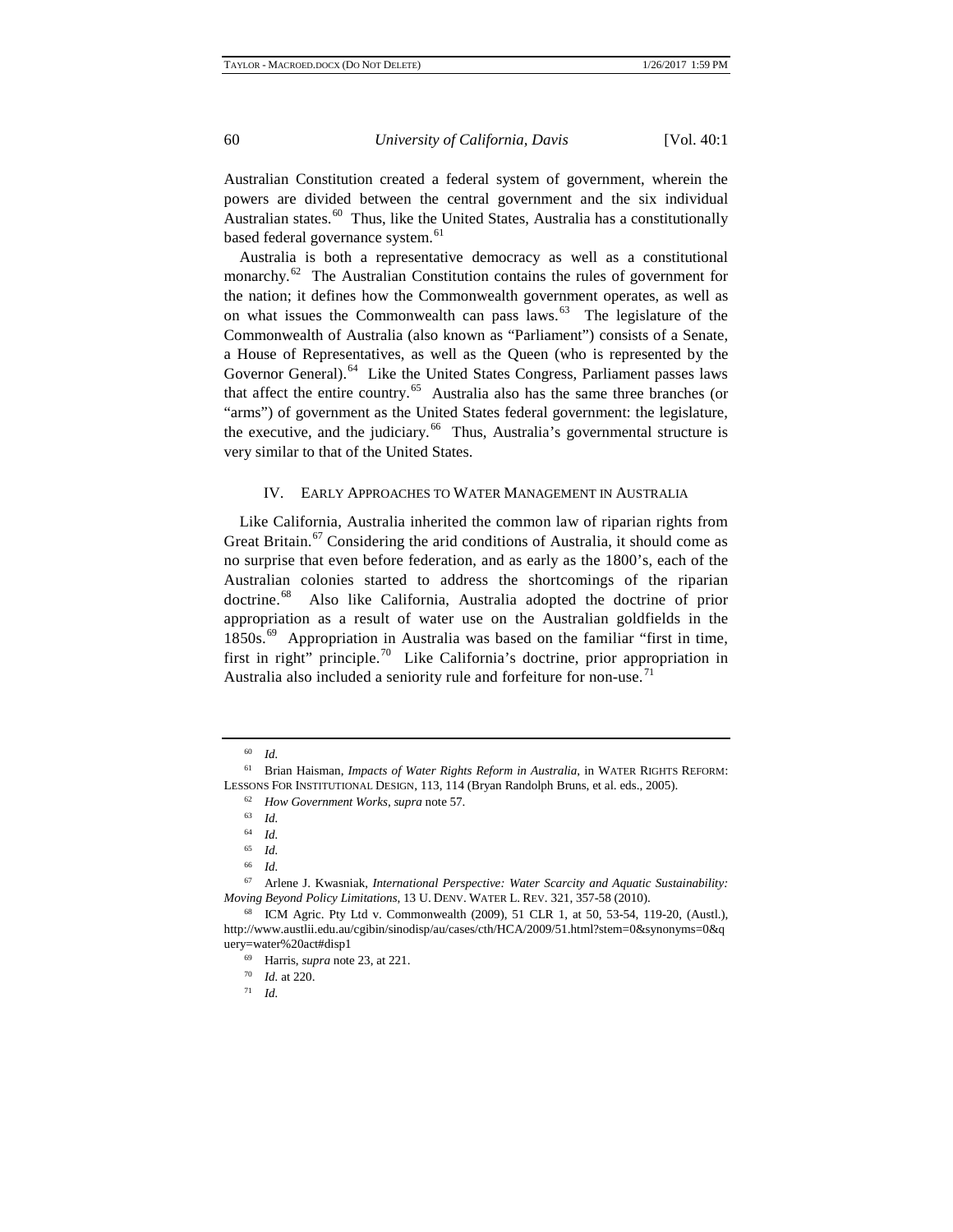# V. HISTORY OF AUSTRALIAN WATER POLICY REFORM

Before the Commonwealth of Australia even came into being, the soon to be states were already at work managing water resources. At the end of the 19th century, each of the Australian colonies conducted inquiries into the management of their water resources and all of these inquiries recommended bringing water resources under statutory control.<sup>[72](#page-8-3)</sup> Consequently, the Water Rights Act of 1896 vested in the Crown the right to water in rivers and lakes.<sup>[73](#page-8-4)</sup> This, and other "early Australian statutes during the late 19th and early 20th centuries (commencing with the *Victorian Irrigation Act of 1886*) . . . sought to limit riparian rights by vesting the right to 'the use and flow, and to the control of water resources' in the Crown (that is, the states). $1^{74}$  This allowed each of the states to establish centralized systems for allocating water rights that were administered and closely controlled by public authorities.<sup>75</sup> The Victorian Irrigation Act of 1886, for example, "effectively abolished any new riparian rights, and replaced existing rights with statutory rights in order to assert State authority."<sup>[76](#page-8-7)</sup> These water rights, referred to as licenses or entitlements, could always be "legally amended or cancelled at any time without payment of compensation."<sup>[77](#page-8-8)</sup>

Since Australia's federation in 1901, the states have had responsibility for water management.<sup>[78](#page-8-9)</sup> The Australian Constitution states: "the Commonwealth shall not, by any law or regulation of trade or commerce, abridge the right of a state or of the residents therein to the reasonable use of the waters of rivers for conservation or irrigation."<sup>[79](#page-9-0)</sup> Australia's national government is unable to dictate water policy because of the way in which this section of the Constitution is interpreted.<sup>[80](#page-9-1)</sup> However, the federal government of Australia is not entirely precluded from influencing water management policies. Although the

<sup>79</sup> *Australian Constitution* s 100.

<span id="page-8-9"></span><span id="page-8-8"></span><span id="page-8-7"></span><sup>80</sup> Michael D. Young, *Environmental Effectiveness and Economic Efficiency of Water Use in Agriculture: The Experience of and Lessons from the Australian Water Reform Programme*, ORG. FOR ECON. CO-OPERATION AND DEV, 8. (2010), http://www.myoung.net.au/water/publications /OECD\_Lessons\_paper.pdf.

<sup>72</sup> Michael McKenzie, *Water Rights in NSW: Properly Property*, 31 SYDNEY L. REV. 443 (2009).

<sup>73</sup> *Water Rights Act 1896* (N.S.W.) s 1(1) (Austl.)

<sup>74</sup> *Water Markets in Australia*: *A Short History*, AUSTRALIAN GOV'T (Dec. 2011),

<span id="page-8-3"></span><span id="page-8-2"></span><span id="page-8-1"></span><span id="page-8-0"></span>http://apo.org.au/files/Resource/water-markets-in-australia-a-short-history.pdf [hereinafter *Water Markets in Australia*].

<sup>75</sup> *Id.*

<span id="page-8-5"></span><span id="page-8-4"></span><sup>76</sup> WATER MARKETS FOR THE 21ST CENTURY: WHAT HAVE WE LEARNED? 165 (K. William Easter & Qiuqiong Huang eds., 2014).

<sup>77</sup> *Water Markets in Australia*, *supra* note 74, at 30.

<span id="page-8-6"></span><sup>78</sup> Robert David Pilz, *Lessons in Water Policy Innovation from the World's Driest Inhabited Continent: Using Water Allocation Plans and Water Markets to Manage Water Scarcity*, 14 U. DENV. WATER L. REV. 97, 102 (2010).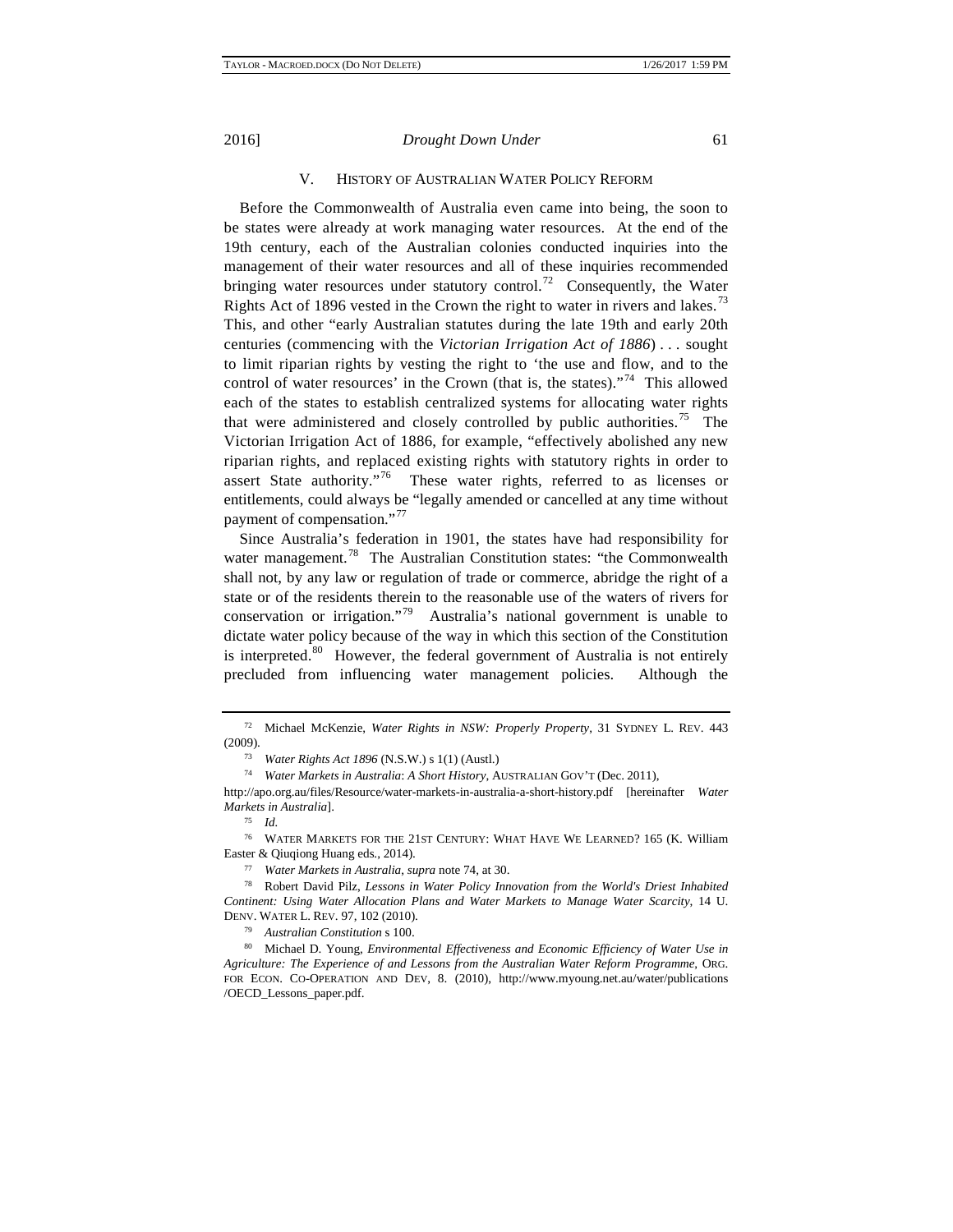Constitution ultimately leaves water management to the states, this has not proved to be a barrier for negotiation of agreements across different basins and states.<sup>81</sup> The federal government of Australia actually plays a large role in the evolution of water policy in the country.

Modern water policy reforms in Australia sparked in the 1990's after a particularly severe drought that resulted in the federal government of Australia effecting change throughout the states by outlining broad reform principles in intergovernmental agreements and through multijurisdictional agreements between the states that governed the Murray-Darling Basin.  $82$  These principles and agreements, described in further detail below, were initiated at the national level, but laid the foundation for even greater reforms that would take place at the turn of the century at the state level.

# *A. The 1994 Council of Australian Governments Water Reform Framework*

The Council of Australian Governments **(**COAG) is a group comprised of heads of states, territories and the federal government of Australia.<sup>83</sup> COAG's Water Reform Framework in 1994 aimed "to implement a strategic framework to achieve an efficient and sustainable water industry."<sup>84</sup> The main reforms suggested the development of water markets and water trading to maximize the resource's economic and social contributions.<sup>85</sup> Implementation of clearly defined water property rights that were detached from land title is a key aspect of this framework that enabled the success of water markets and water trading.<sup>[86](#page-9-7)</sup>

The reforms also recognized the environment as a legitimate water user, and states were called upon to formally determine environmental water allocations.<sup>[87](#page-10-0)</sup> Another reform was the "separation of water regulation and policy authority away from water service providers  $\dots$ <sup>88</sup> Finally, the reforms called for water pricing to reflect the full cost of provision, including externalities.<sup>[89](#page-10-2)</sup>

<span id="page-9-0"></span>One year later, in 1995, COAG agreed to a National Competition Policy.<sup>[90](#page-10-3)</sup> This policy fortified the 1994 framework by creating financial incentives and

<sup>81</sup> *Id.*

<sup>82</sup> Haisman, *supra* note 61, at 125, 130.<br>83 Pilz, *supra* pote 78, at 103

<sup>&</sup>lt;sup>83</sup> Pilz, *supra* note 78, at 103.

 $\frac{84}{85}$  *Id.* 

<sup>85</sup> *Id.*

<span id="page-9-7"></span><span id="page-9-6"></span><span id="page-9-5"></span><span id="page-9-4"></span><span id="page-9-3"></span><span id="page-9-2"></span><span id="page-9-1"></span><sup>86</sup> Council of Australian Governments Communique 'Attachment A – Water Resources Policy', COUNCIL OF AUSTL. GOV'TS (Feb. 25, 1994) http://ncp.ncc.gov.au/docs/Council %20of%20Australian%20Governments'%20Communique%20%2025%20February%201994.pdf.<br><sup>87</sup> Pilz, *supra* note 78, at 103.<br><sup>88</sup> *Id.* 89 *M* 

<sup>89</sup> *Id.*

<sup>90</sup> *Id.*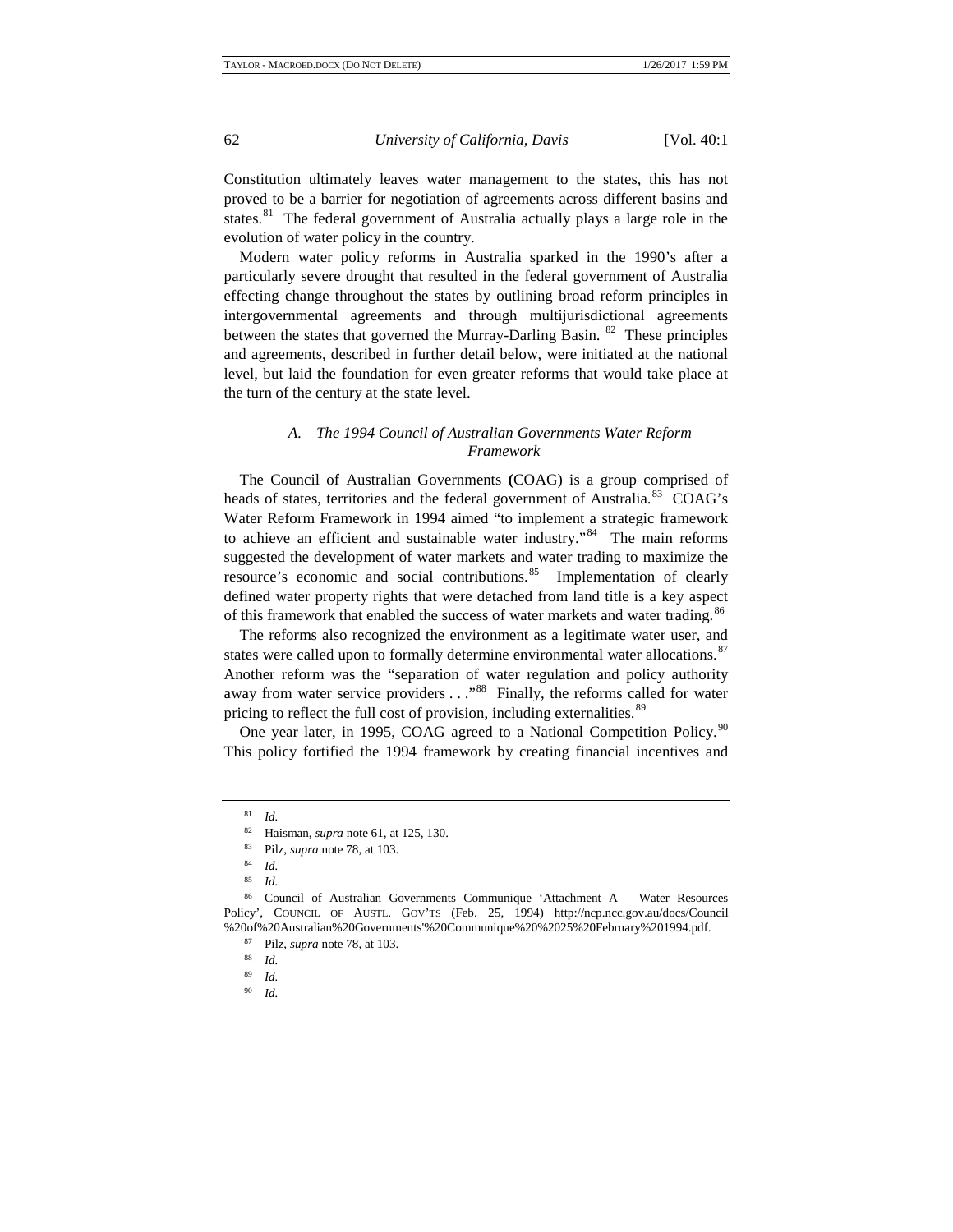penalties on state implementation of reforms. $91$  Under the National Competition Policy, states could either receive rewards of funding, or alternatively, penalties of withheld funding, depending upon effective implementation of the Water Reform Framework. $92$  The policy had real consequences. One state's failure to meet a water reform goal resulted in a penalty of \$24 million Australian dollars.<sup>[93](#page-10-6)</sup>

Though COAG established the framework for the more modern reforms that Australia is known for today, the state of New South Wales had already been gradually modifying its water law and policy for many decades prior to the existence of COAG or the National Competition Policy. These prior state reforms laid the groundwork for New South Wales to take even more progressive steps at the turn of the  $21<sup>st</sup>$  century in the face of the Millennium Drought.

# 1. State Reform in New South Wales

The first comprehensive piece of water legislation in the state of New South Wales was the Water Act of 1912.<sup>94</sup> This Act permitted landowners to retain some limited riparian rights for livestock watering and domestic purposes, but required landholders to apply for a license for all other extractions of water.<sup>[95](#page-10-8)</sup> These licenses contained fixed terms, but did not originally contain volumetric allocations.<sup>[96](#page-10-9)</sup> However, volumetric allocations on 'regulated' streams were introduced in  $1977.^{97}$  $1977.^{97}$  $1977.^{97}$  The 1912 Act became subject to the changes of the 1986 Water Administration Act, which vested rights to water in the Water Administration Ministerial Corporation.<sup>[98](#page-11-0)</sup> Transfers of water allocations on either a temporary or permanent basis also became possible in 1986.<sup>[99](#page-11-1)</sup> However, irrigation farms were exempt from licensing and were allocated a water right that was an annual volume of water that was effectively guaranteed as a minimum supply. $100$ 

<span id="page-10-2"></span><span id="page-10-1"></span><span id="page-10-0"></span>At the turn of the century, New South Wales sought to give effect to COAG's framework for water reform, and even took steps beyond the requirements of federal law when it implemented the Water Management Act of 2000.<sup>[101](#page-11-3)</sup> Other

<span id="page-10-3"></span> $\frac{91}{92}$  *Id.* 

<sup>92</sup> *Id.*

<span id="page-10-5"></span><span id="page-10-4"></span><sup>93</sup> *Id.*

<sup>94</sup> McKenzie, *supra* note 72, at 445.

<sup>95</sup> *Water Act 1912* (N.S.W.) s 7(1)(a), 10 (Austl.).

<sup>96</sup> *Id.* at s 20W (Austl.).

<span id="page-10-6"></span><sup>97</sup> *See id.*

<sup>98</sup> *Water Administration Act 1986* (N.S.W.) s 12 (Austl.).

<span id="page-10-9"></span><span id="page-10-8"></span><span id="page-10-7"></span><sup>&</sup>lt;sup>99</sup> McKenzie, *supra* note 72, at 446.

<span id="page-10-10"></span><sup>101</sup> James A. Folger, Comment, *From Australia to California: Solving California's Water Crisis*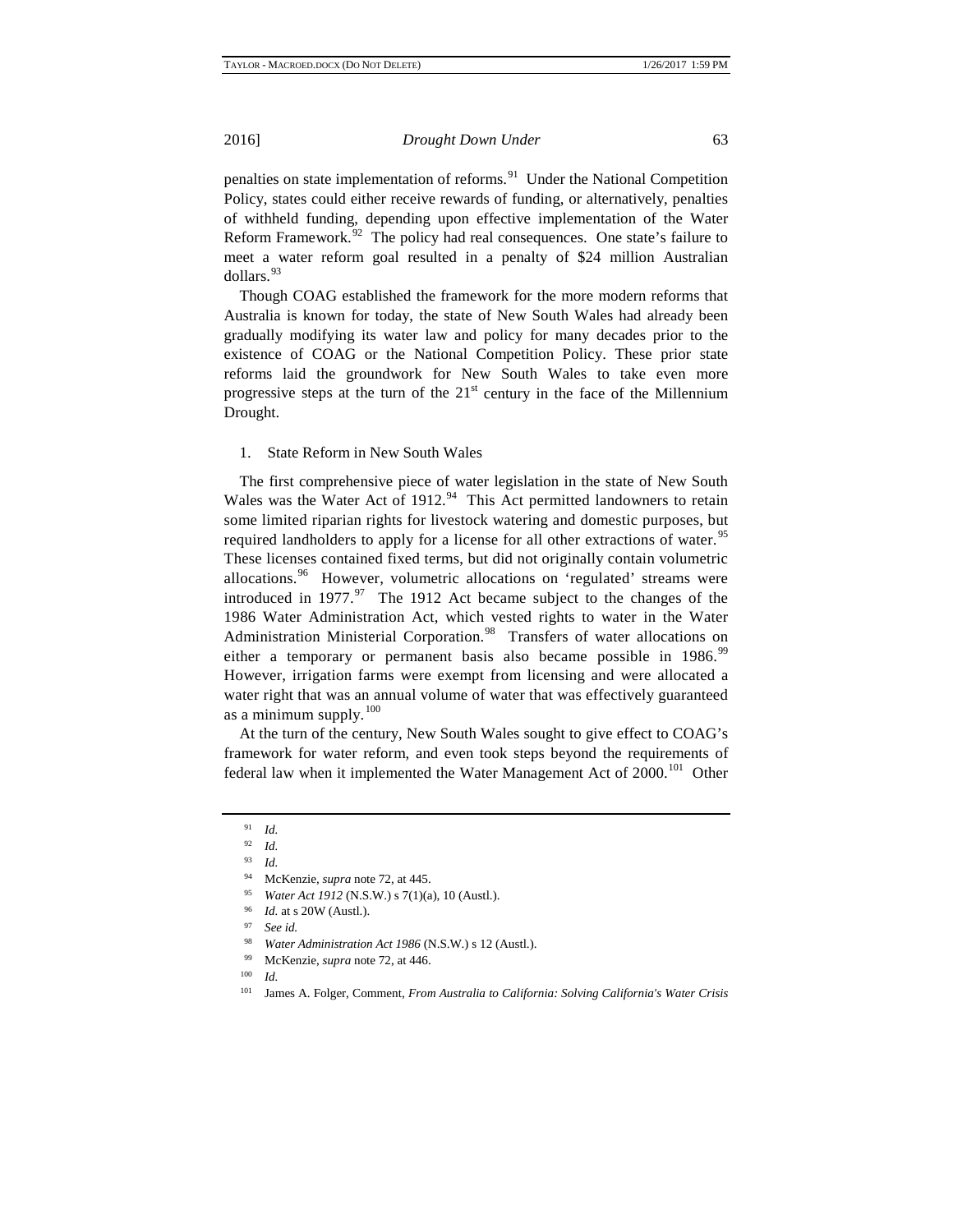states and territories also passed similar legislation.<sup>102</sup> The New South Wales Water Management Act 2000 (WMA) expressly abolished common law riparian rights and vested "in the Crown the right to the 'control, use and flow' of (i) all water in rivers, lakes and aquifers, (ii) all water conserved by works under the control of the Minister, and (iii) all water occurring naturally on or below the surface of the ground (the State's water rights)."<sup>103</sup> With respect to the state's water rights, the WMA also "separated the right to extract or divert water ('access licenses') from the right to use water for a specific purpose at a precise location ('water use approvals')."<sup>[104](#page-11-6)</sup>

The abolition of riparian rights may sound drastic to readers who are more familiar with riparian rights in the United States. In fact, such an abolition would be unconstitutional under the Fifth Amendment Takings Clause. However, the Water Act of 1912 already drastically scaled back the existence of riparian rights in New South Wales before the inception of WMA in the year 2000. Thus, previous legislation had already vested "rights to water in rivers and lakes, water occurring naturally on the surface or ground, and water conserved by any works and subsurface water, in the Water Administration Ministerial Corporation," and subsequently in the Crown.<sup>[105](#page-11-7)</sup>

# *B. The 1994 Murray-Darling Basin Agreement*

The Murray-Darling Basin is Australia's "most important agricultural area, generating thirty-nine percent of national income derived from agricultural production."[106](#page-11-8) Given its agricultural productivity, and the extensive wetlands it contains, some have analogized this basin to the Sacramento-San Joaquin Delta.<sup>[107](#page-12-0)</sup> Like California and the Sacramento-San Joaquin Delta, the Murray-Darling Basin is also severely impacted by water scarcity.<sup>108</sup> However, unlike the Sacramento-San Joaquin Delta, the Murray-Darling Basin spans multiple states, including New South Wales, Victoria, Queensland, South Australia, as well as the Australian Capital Territory.<sup>[109](#page-12-2)</sup>

During the same period as the COAG Water Reform Framework, the four states and the territory spanning the region formed the 1994 Murray-Darling Basin Agreement.<sup>[110](#page-12-3)</sup> This agreement imposed a "cap" on future extractions of

<span id="page-11-4"></span><span id="page-11-3"></span><span id="page-11-2"></span><span id="page-11-1"></span><span id="page-11-0"></span>*by Applying Lessons Learned Down Under*, 45 U.S.F. L. REV. 243, 258 (2010). 102 McKenzie, *supra* note 72, at 447.

<sup>103</sup> *Id.*

<sup>104</sup> Folger, *supra* note 101, at 258.

<sup>105</sup> McKenzie, *supra* note 72, at 446.

<sup>&</sup>lt;sup>106</sup> Folger, *supra* note 101, at 252.

<span id="page-11-6"></span><span id="page-11-5"></span>*Id.* 

<span id="page-11-7"></span><sup>108</sup> Kwasniak, *supra* note 67, at 357.

<sup>109</sup> *Id.*; Folger*, supra* note 101, at 252.

<span id="page-11-8"></span><sup>110</sup> Pilz*, supra* note 78, at 103-04.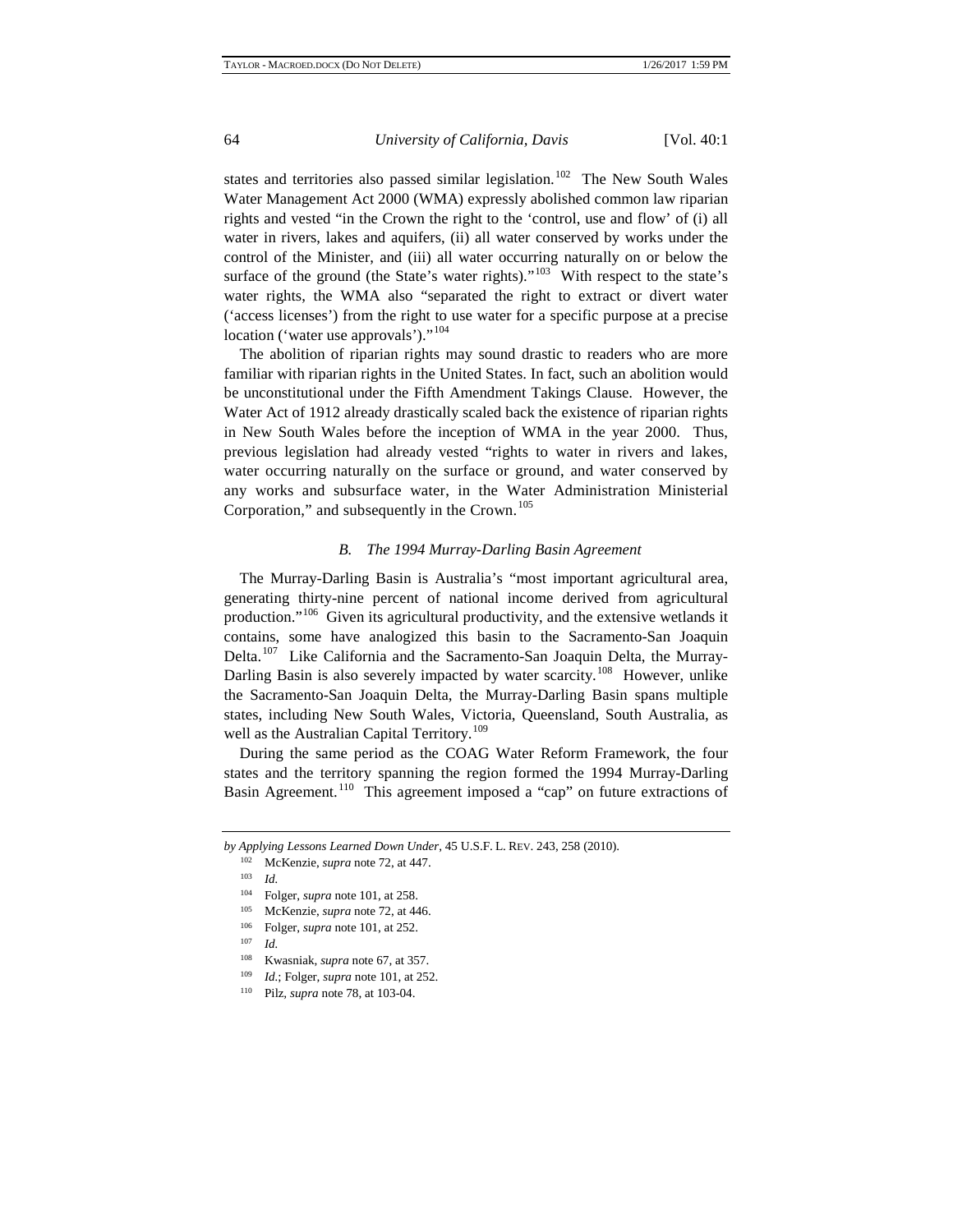water "in order to protect and enhance the riverine environment."<sup>[111](#page-12-4)</sup> The cap froze diversion levels in the basin states and Capital Territory at "baseline conditions," meaning 1993-1994 levels of development.<sup>[112](#page-12-5)</sup> The cap aimed to limit diversions, not development, and so it did not set a growth limit on any water dependent sector.<sup>[113](#page-12-6)</sup> In practice, though, the cap prevented states from issuing more water licenses, and this resulted in some unintended consequences.[114](#page-12-7) For example, following the Murray-Darling Basin Agreement, the development of groundwater resources enabled a significant expansion of water use that resulted in a decline of water dependent ecosystems that were impacted by the groundwater extractions.<sup>[115](#page-12-8)</sup> Later reforms would attempt to address these impacts by managing surface and groundwater, rather than surface water alone.

Following the COAG Water Reform Framework, the National Competition Policy and the Murray-Darling Basin Agreement, the states began to make progress in implementing the broad principles that were set out for them.<sup>[116](#page-12-9)</sup> However, the turn of the century brought an increase in demand for water, an increased understanding of the interconnectivity between surface and groundwater, as well as experience in operating water markets.<sup>[117](#page-12-10)</sup> Furthermore, from 1997 to 2009, Australia faced the Millennium Drought, the worst drought in the country's recorded history, fueling the political will for even more reforms.[118](#page-13-0) In 2003, COAG agreed to the development of a National Water Initiative (NWI) that would build upon the 1994 Water Reform Framework.<sup>[119](#page-13-1)</sup> Thus, the Australian government began to work on what has since become the international standard for water reform.<sup>[120](#page-13-2)</sup>

# *C. The 2004 National Water Initiative*

The primary objective of the NWI was to create "a nationally-compatible, market, regulatory, and planning based system of managing surface and groundwater resources for rural and urban use that optimizes economic, social

 $\frac{112}{113}$  *Id. Id.* 

<sup>114</sup> Young, *supra* note 80, at 8.<br><sup>115</sup> *Id* 

 $\frac{115}{116}$  *Id.* 

- <sup>116</sup> Pilz, *supra* note 78, at 104.
- *Id.*

<span id="page-12-4"></span><span id="page-12-3"></span><span id="page-12-2"></span><span id="page-12-1"></span><span id="page-12-0"></span><sup>111</sup> *Murray Darling Basin Agreement 2006* (Cth) pt X div 1 sch F s 1(a). (Austl.), www2.mdbc.gov.au/data/page/44/Murray-Darling\_Basin\_Agreement.pdf (agreement no longer in force).

<span id="page-12-10"></span><span id="page-12-9"></span><span id="page-12-8"></span><span id="page-12-7"></span><span id="page-12-6"></span><span id="page-12-5"></span><sup>118</sup> Brittany Patterson, *What Australia Can Teach the World about Surviving Drought*, SCIENTIFIC AMERICAN (May 28, 2015), http://www.scientificamerican.com/article/what-australiacan-teach-the-world-about-surviving-drought/.

<sup>119</sup> McKenzie, *supra* note 72, at 448.

<sup>120</sup> Pilz, *supra* note 78, at 104.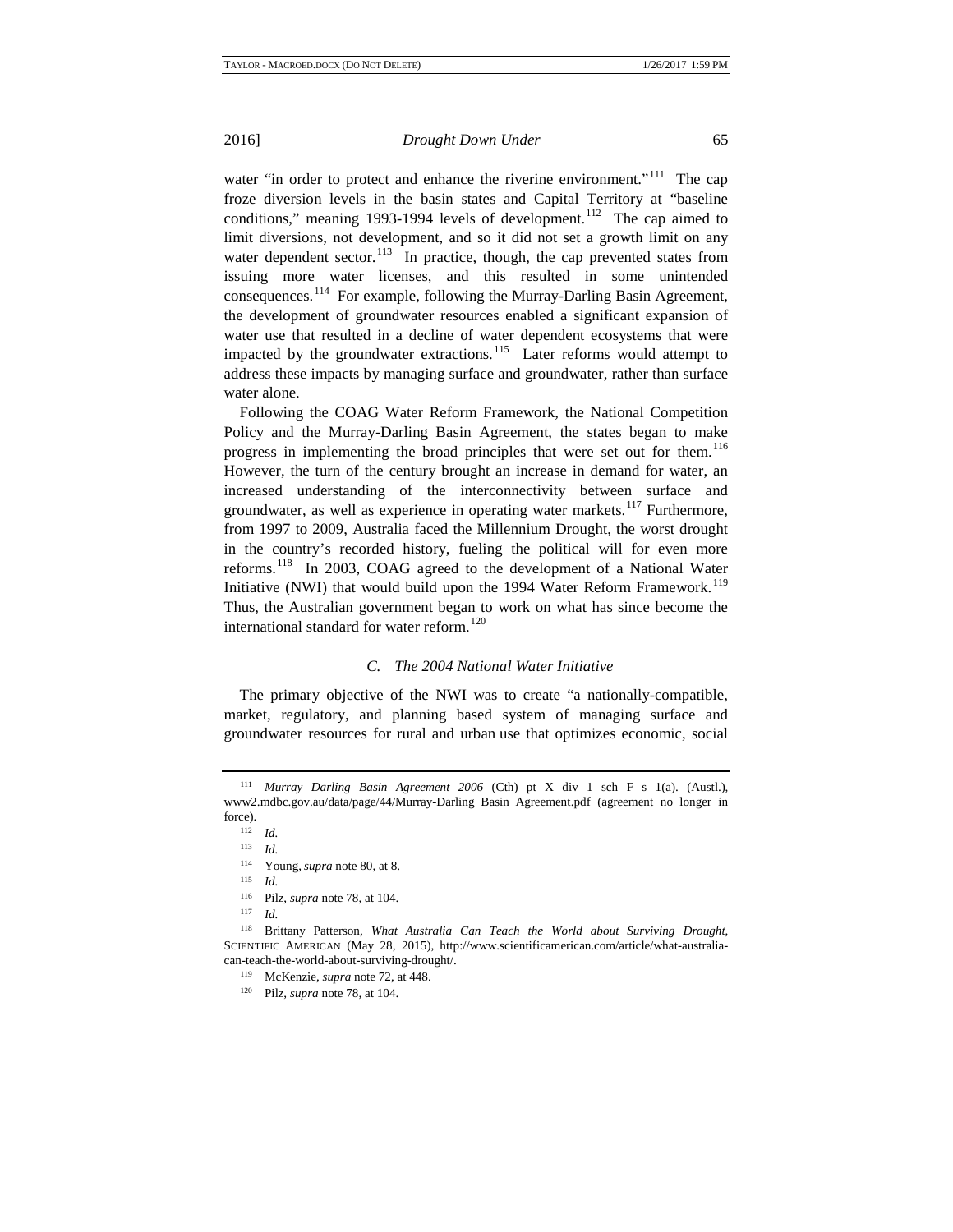and environmental outcomes."<sup>[121](#page-13-3)</sup>

The NWI aimed to complete the modernization of Australia's water management system by requiring certain commitments from the states, including that each state had to prepare and implement a NWI plan.<sup>122</sup> Specifically, under the NWI, the Australian state governments committed to: (1) prepare water plans with provisions for environmental protection; (2) address issues of overallocated or stressed water systems; (3) introduce registers of water rights and standards for water accounting; (4) expand the trade in water; (5) improve pricing for water storage and delivery; and (6) meet and administer urban water demands.<sup>[123](#page-13-5)</sup>

The states also committed to action on eight aspects of water management that were outlined as "Key Elements" by the NWI, including: (1) improved water access entitlements and planning; (2) improved water markets and trading; (3) improved water pricing, which would advance economically efficient and sustainable uses of water; (4) integrated management of water for environmental and other public benefits; (5) improving water resource accounting by achieving proper measurement, monitoring and reporting systems; (6) reforming urban water systems to ensure healthy, safe, and reliable water supplies; (7) increasing knowledge and capacity in order to ensure future support and execution of the agreement by identifying and implementing proposals; and lastly (8) involving water users and other stakeholders in reaching the NWI objectives by improving transparency and public-private partnerships.<sup>[124](#page-13-6)</sup>

"The NWI also avoided providing complete perpetual rights to water access and, alternatively established perpetual rights to a share of available water resources," with the volume of that particular share subject to change from year to year.<sup>125</sup> Specifically, the NWI defines "water access entitlement" as "a perpetual or ongoing entitlement to exclusive access to a share of water from a specified consumptive pool as defined in the relevant water plan."<sup>[126](#page-14-1)</sup> The NWI defines "water allocation" as "the specific volume of water allocated to water access entitlements in a given season, defined according to rules established in the relevant water plan."<sup>127</sup> While the NWI left the task of implementation to the states, the next federal enactment did not grant the same autonomy, but rather took a hands-on approach to water management.<sup>[128](#page-14-3)</sup>

<span id="page-13-0"></span><sup>121</sup> *Intergovernmental Agreement on a National Water Initiative 2004* (Cth) para 3 (Austl.). http://www.bom.gov.au/water/about/consultation/document/NWI\_2004.pdf.

<sup>122</sup> Pilz, *supra* note 78, at 105.

<span id="page-13-5"></span><span id="page-13-4"></span><span id="page-13-3"></span><span id="page-13-2"></span><span id="page-13-1"></span><sup>123</sup> *NWI Objectives*, AUSTRALIAN GOV'T, http://webarchive.nla.gov.au/gov/20160615061116/ http://www.nwc.gov.au/nwi/objectives.

<sup>124</sup> Folger, *supra* note 101, at 255-56.

<sup>125</sup> *Id*. at 257*.*

<sup>&</sup>lt;sup>126</sup> Young, *supra* note 80, at 9.<br><sup>127</sup> *Id* 

*Id.* 

<span id="page-13-6"></span><sup>128</sup> Pilz, *supra* note 78, at 105.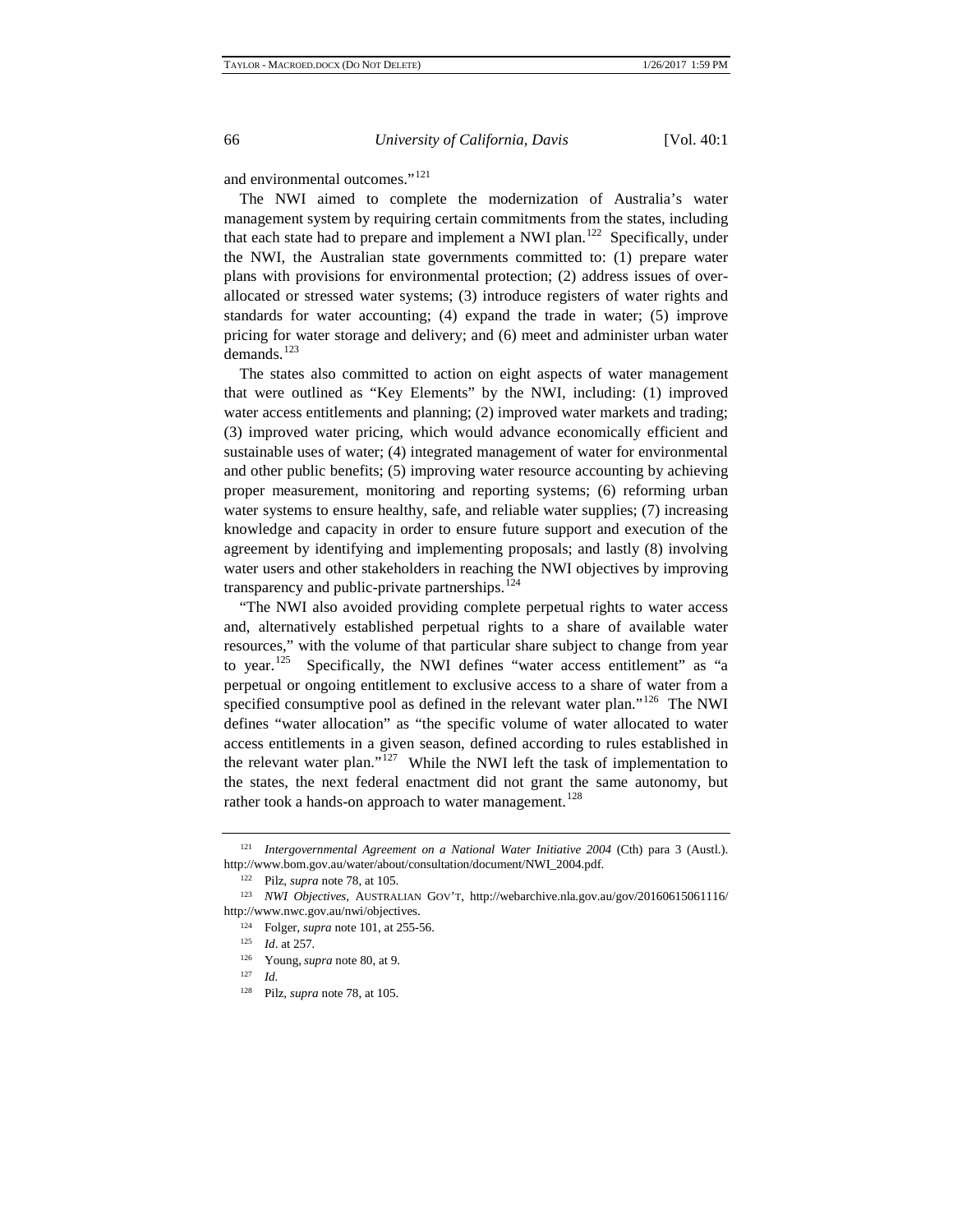# *D. The 2007 Water Act*

Alongside the broader reform process described above, a specific program of reform occurred in relation to the management of the water resources of the Murray-Darling Basin.<sup>129</sup> Recognizing the importance of sustainable water management, the states of that basin negotiated to give up their constitutional powers for water resource planning to allow the federal government of Australia to play a larger role in managing the declining Murray-Darling Basin.<sup>[130](#page-14-5)</sup> Parliament passed the 2007 Water Act, a national law that sought to set forth details for how to manage Australia's water resources in the Murray-Darling Basin by creating the Murray-Darling Basin Authority.[131](#page-14-6) This Act required the development of a Basin Plan that would provide a coordinated approach to water use across the Basin's four States and the Capital Territory.<sup>132</sup> The Basin Plan limits water use at environmentally sustainable levels by determining long-term average Sustainable Diversion Limits for both surface water and groundwater resources.[133](#page-14-8)

A shared characteristic between the NWI and the Water Act 2007 is that they both place environmental water use equal to or ahead of consumptive use in priority.<sup>[134](#page-14-9)</sup> Central features of both the NWI as well as the 2007 Water Act are water allocation planning, water markets and water trading. The following is an overview of how these tools are utilized today to manage Australia's water.

# VI. OVERVIEW OF WATER MANAGEMENT IN AUSTRALIA TODAY

The history of Australia's water reforms is a lengthy series of state and federal enactments as well as intergovernmental agreements. Today, despite the complex institutional framework, water management in Australia serves as a model for other jurisdictions across the globe. While these reforms did not happen overnight, there are several key features of Australia's water management structure that enable its success: water allocation planning, water markets and water trading.

# *A. Water Allocation Planning in Australia*

<span id="page-14-1"></span><span id="page-14-0"></span>The NWI recognized the importance of water plans and provided broad

<span id="page-14-2"></span><sup>&</sup>lt;sup>129</sup> McKenzie, *supra* note 72, at 448.

<sup>&</sup>lt;sup>130</sup> Pilz, *supra* note 78, at 106.

 $\frac{131}{132}$  *Id.* at 105.

*Id.* at 104-06.

<span id="page-14-9"></span><span id="page-14-8"></span><span id="page-14-7"></span><span id="page-14-6"></span><span id="page-14-5"></span><span id="page-14-4"></span><span id="page-14-3"></span><sup>133</sup> *Fact Sheet 3: Sustainable Diversion Limits (SDLs) and The Impacts Of Environmental Water Purchases,* AUSTL. GOV'T, MURRAY-DARLING BASIN AUTH.*,* http://www.mdba.gov.au /sites/default/files/pubs/Basin-Plan-SDL-fact-sheet.pdf

<sup>134</sup> Pilz, *supra* note 78, at 112.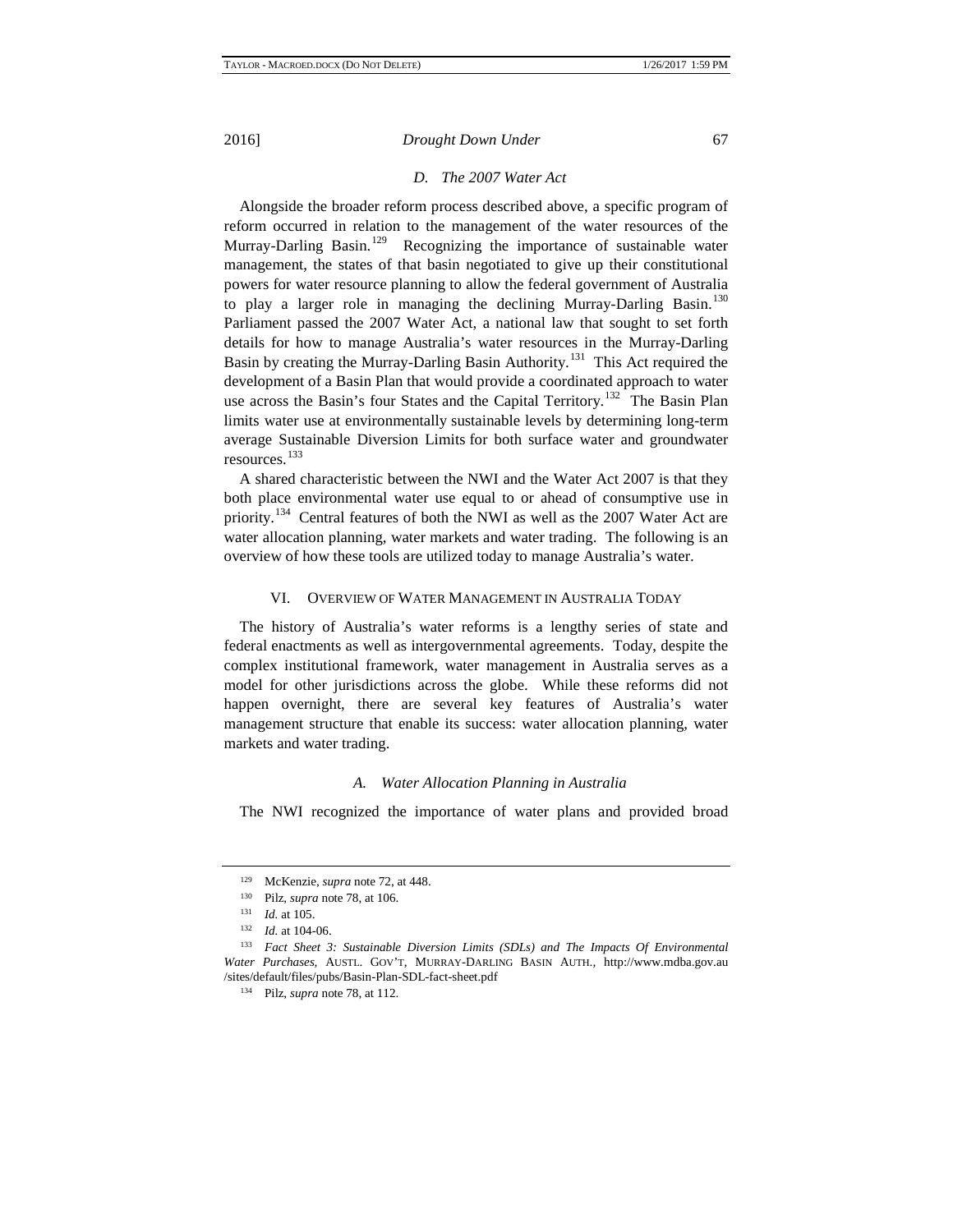guidelines for the states to undertake their own planning efforts.<sup>[135](#page-15-0)</sup> Approaches to water planning vary "dramatically from jurisdiction to jurisdiction, and indeed between regions within jurisdictions."[136](#page-15-1) In all states, rights to use water are defined in legislation and managed through a variety of licensing and planning arrangements.<sup>[137](#page-15-2)</sup> Water is controlled by states and water users are issued licenses to use water.<sup>138</sup> The states vary in how they implement their water plans, and they can be incredibly complex. For a simplified example, a state could define different "pools" of water for different uses, "such as a consumptive use pool, an environmental pool and a river operation pool."<sup>[139](#page-15-4)</sup> Water planners can vary the sizes of the pools subject to the specific laws of each state, and relevant water plans "determine which of these pools are 'filled' first by available water."<sup>140</sup> The most important function of a water plan is its ability to influence yearly allocation decisions.<sup>[141](#page-15-6)</sup> The nature of Australian water rights enables these annually fluctuating allocation decisions.

# 1. Consumptive Water Rights Under the NWI

The NWI refers to permanent water rights as "water access entitlements" or simply "entitlements."<sup>[142](#page-15-7)</sup> As a brief reminder, Australian water rights are a combination of both a permanent entitlement as well as a yearly allocation. Entitlements are permanent and perpetual water rights held with the state government that determine how much water an individual can use, based on the total volume of water available in a basin in any given year.<sup>143</sup> An entitlement is like a pool of water that is promised to a user, but the size of the pool varies from year to year, depending on how much total water there is that year for everyone who owns a pool in a specific basin.<sup>[144](#page-16-1)</sup> Essentially, an entitlement defines a water users' share of the consumptive pool of a specified water resource.<sup>145</sup> "The actual amount of the share available for use under an entitlement changes each year depending on water availability and relevant

<sup>135</sup> *Id.* at 110.

<span id="page-15-0"></span><sup>136</sup> *Water Allocation Planning in Australia – Current Practices and Lessons Learned*, AUSTL. GOV'T, http://www.mdba.gov.au/kid/files/178%20%20Water%20allocation%20planning%20in %20Australia.pdf

<sup>&</sup>lt;sup>137</sup> Young, *supra* note 80, at 8.<br><sup>138</sup> *Id* 

<sup>&</sup>lt;sup>139</sup> Pilz, *supra* note 78, at 110.

 $\frac{140}{141}$  *Id.* 

 $\frac{141}{142}$  *Id.* at 107.

<sup>142</sup> *Id.*

<span id="page-15-7"></span><span id="page-15-6"></span><span id="page-15-5"></span><span id="page-15-4"></span><span id="page-15-3"></span><span id="page-15-2"></span><span id="page-15-1"></span><sup>143</sup> Andrew Maddocks, *Australia's Water Markets Succeeding, Yet Severe Challenges Loom*, CIRCLE OF BLUE (Feb. 20, 2013), http://www.circleofblue.org/waternews/2013/world/australiaswater-markets-succeeding-yet-severe-challenges-loom/.

<sup>144</sup> *Id.*

<sup>145</sup> Pilz, *supra* note 78, at 107.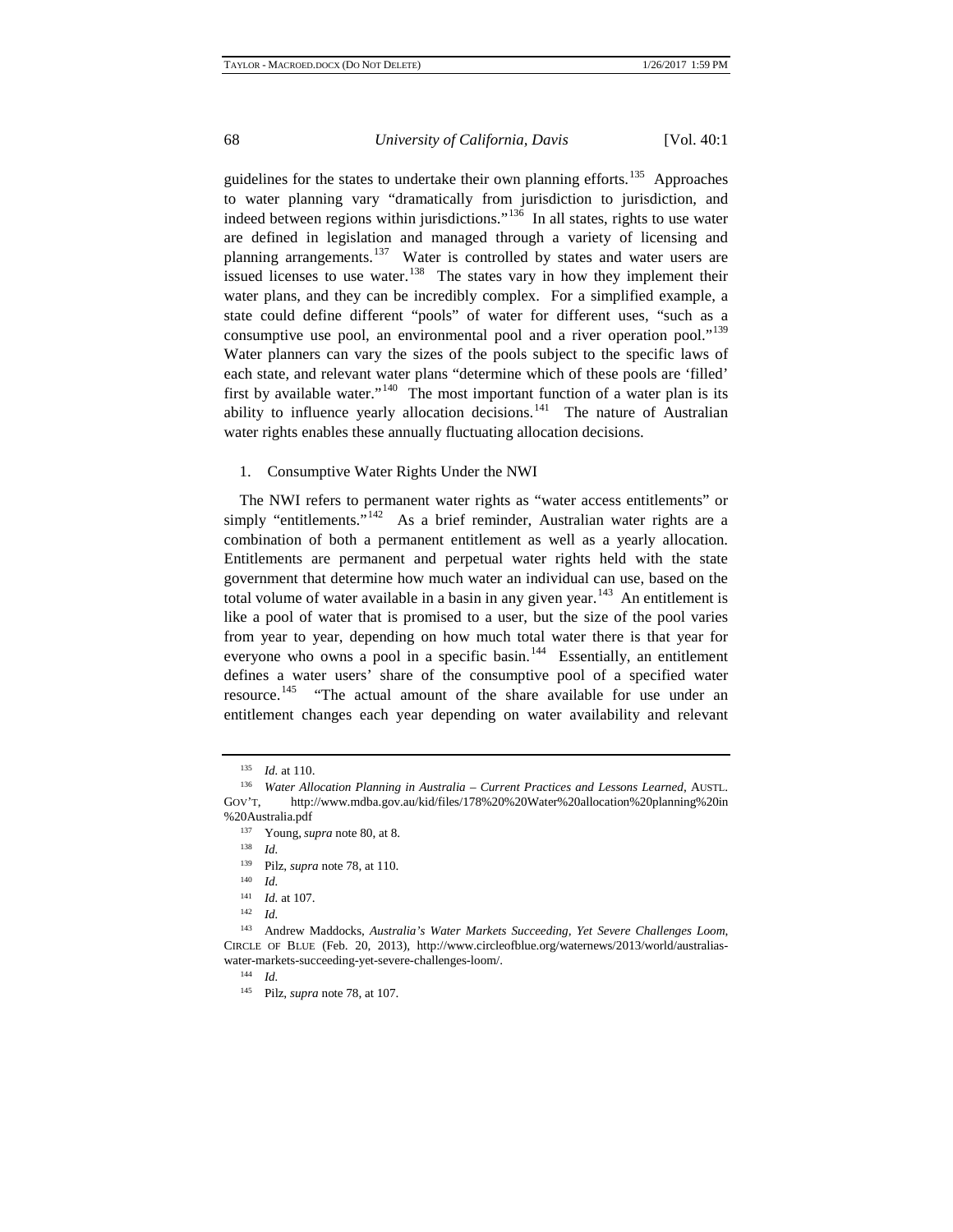water plan guidelines."<sup>[146](#page-16-3)</sup> Relevant water plan guidelines can affect the amount of water an entitlement holder will receive because water plans define how allocations "to entitlements will change as conditions change to meet broad goals of resource use and environmental health."<sup>[147](#page-16-4)</sup>

"The volumetric amount of water assigned to an entitlement holder to use in any one water year is called an 'allocation."<sup>148</sup> Thus, State governments initially determine the total quantity of water that will be available to users in a given year, and then each user, or rather entitlement holder, receives their allotment.<sup>149</sup> Each user must adhere to the state government-regulated limit on how much naturally available water can be used.<sup>[150](#page-16-7)</sup> Each user must adhere to the state government-regulated limit on how much naturally available water can be used.<sup>[151](#page-16-8)</sup> Australian water managers are said to "mak[e] allocations to entitlements" and these allocations reflect the scarcity of water for that year.<sup>[152](#page-16-9)</sup> This system of entitlements and allocations can be analogized to owning stock within a company, with the value of that stock changing from year to year. Water rights can also contain some form of use approval that allows water to be used on a specific site.<sup>153</sup> Furthermore, since water metering is strictly enforced in Australia, unauthorized extractions are rare and every drop in the system is accounted for.[154](#page-16-11)

### 2. Varying Degrees of Entitlement Reliability

Despite federal reforms, the state-based approach resulted in significant differences in water access entitlements between jurisdictions.<sup>[155](#page-17-0)</sup> "Some states differentiate between high and low reliability entitlements, making allocations to high reliability entitlements first before allocating any water to low reliability entitlements."<sup>[156](#page-17-1)</sup> Alternatively, the state of South Australia classifies all entitlements as high reliability.<sup>[157](#page-17-2)</sup> Reliability is referred to in other jurisdictions, such as New South Wales, as security, which is divided into three tiers.<sup>158</sup> High-

<span id="page-16-0"></span> $\frac{146}{147}$  *Id.* 

*Id.* at 109.

<sup>148</sup> *Id.* at 107.

<sup>149</sup> Maddocks, *supra* note 143.

<span id="page-16-2"></span><span id="page-16-1"></span> $\frac{150}{151}$  *Id.* 

<span id="page-16-3"></span><sup>&</sup>lt;sup>152</sup> Pilz, *supra* note 78, at 107.

*Id.* 

<sup>&</sup>lt;sup>154</sup> Maddocks, *supra* note 143.

<sup>155</sup> *Water Markets in Australia*, *supra* note 75, at 58.

<sup>156</sup> Pilz, *supra* note 78, at 107-08.

<sup>157</sup> *Water Markets in Australia*, *supra* note 75, at 58.

<span id="page-16-11"></span><span id="page-16-10"></span><span id="page-16-9"></span><span id="page-16-8"></span><span id="page-16-7"></span><span id="page-16-6"></span><span id="page-16-5"></span><span id="page-16-4"></span><sup>158</sup> *Water Resources,* AUSTL. GOV'T, http://www.nationalwatermarket.gov.au/about /resources.html (last updated June 22, 2015) ("Entitlements in regulated systems are categorized by the degree of reliability. Reliability is referred to in some jurisdictions as security, for example 'high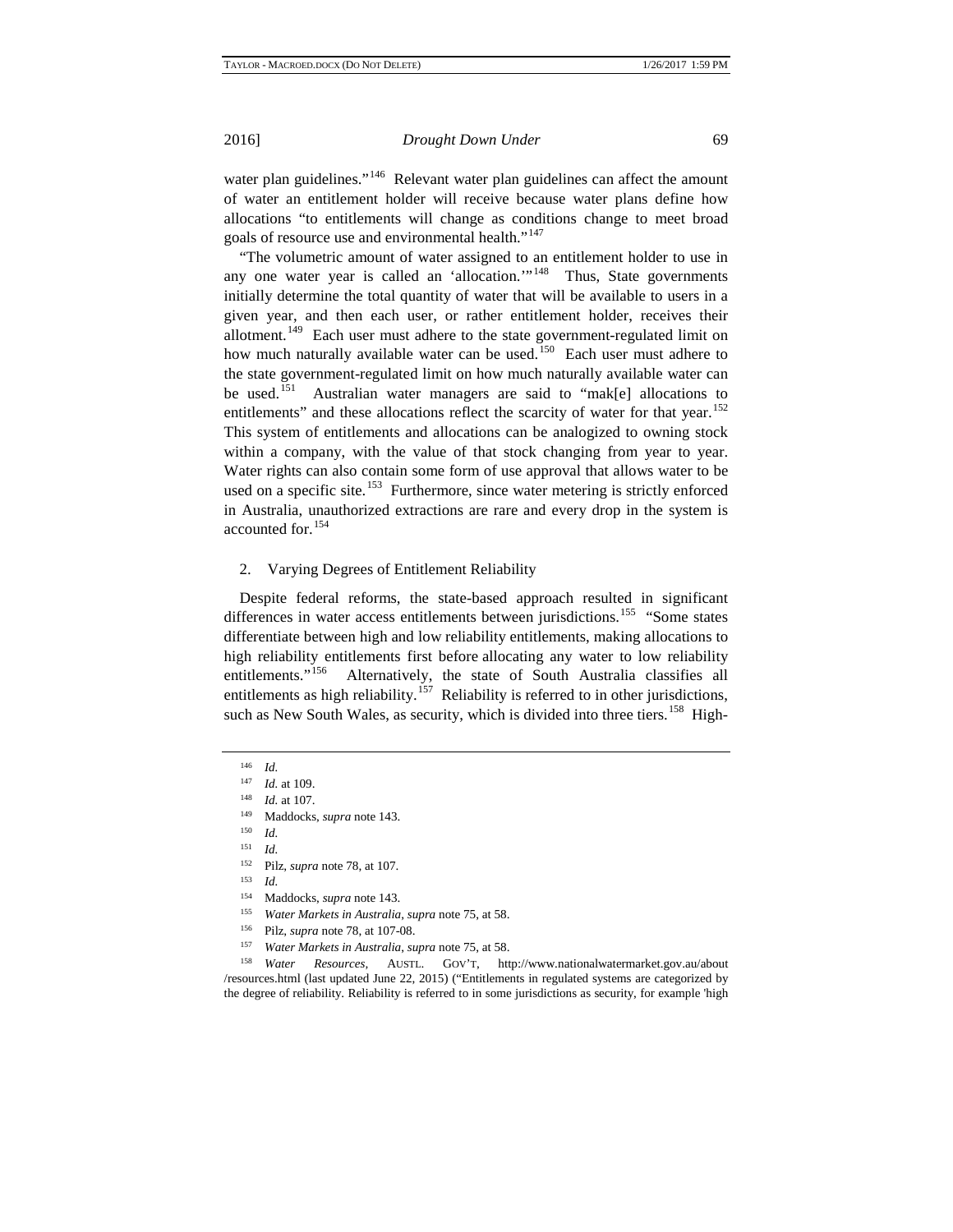security rights promise a full supply of promised water 95 percent of the time and so are generally held and purchased by farms with permanent plantings, such as vineyards or orchards.<sup>159</sup> General rights vary from 30 to 80 percent reliability and so are held or purchased by annual crop farms that might grow rice or cotton, for example.<sup>160</sup> Finally, low security rights are only available in years of unusual rainfall or flooding.<sup>[161](#page-17-6)</sup> These different entitlements are bought and sold on the water market, which is explained in further detail below.

#### 3. Risk Allocation Amongst Entitlement Holders

The NWI also placed a great deal of importance on laying out guidance for how to spread the risks associated with changes resulting from potential reallocation of water among consumptive, environmental, and other uses.<sup>[162](#page-17-7)</sup> The NWI requires water plans to "include mechanisms that spread the burden of possible changes, including reductions in water allocations."<sup>[163](#page-17-8)</sup> The NWI also permits entitlement holders, the government and environmental stakeholders to agree on a voluntary basis to different risk sharing formulas than what is provided for in the NWI.<sup>[164](#page-17-9)</sup>

The NWI's framework for assigning risks to changes in allocations through the water allocation planning process is quite detailed.<sup>[165](#page-17-10)</sup> For example, the NWI suggests that entitlement holders bear the risk of any reduction or less reliable water allocation under an entitlement that results from changes in climate, wildfires or drought.<sup>166</sup> Alternatively, governments must bear the risks of any reduction or less reliable water allocation that arises from changes in government policy (for example, new environmental objectives).<sup>[167](#page-18-1)</sup> This means that the government must bear the cost of either purchasing additional water on the water market for desired environmental outcomes, or make other investments to achieve the same result.<sup>[168](#page-18-2)</sup>

# *B. Water Markets in Australia*

The development and utilization of water markets throughout Australia is an

<span id="page-17-3"></span><span id="page-17-2"></span><span id="page-17-1"></span><span id="page-17-0"></span>security' or 'general security'.")

<sup>159</sup> Maddocks, *supra* note 143.

<sup>160</sup> *Id.*

<sup>161</sup> *Id.*

<sup>162</sup> Pilz, *supra* note 78, at 114.

<sup>163</sup> *Id.*

<sup>164</sup> *Intergovernmental Agreement on a National Water Initiative*, *supra* note 121, at 9.

<span id="page-17-10"></span><span id="page-17-9"></span><span id="page-17-8"></span><span id="page-17-7"></span><span id="page-17-6"></span><span id="page-17-5"></span><span id="page-17-4"></span><sup>165</sup> *See id.* at 8-9 ("Assigning Risks for Changes in Allocation" section describes the framework for assigning changes in risks during the water allocation planning process).

<sup>166</sup> *Id.* at 8.

<sup>167</sup> *Id.* at 9.

<sup>168</sup> See *id.* at 16-17.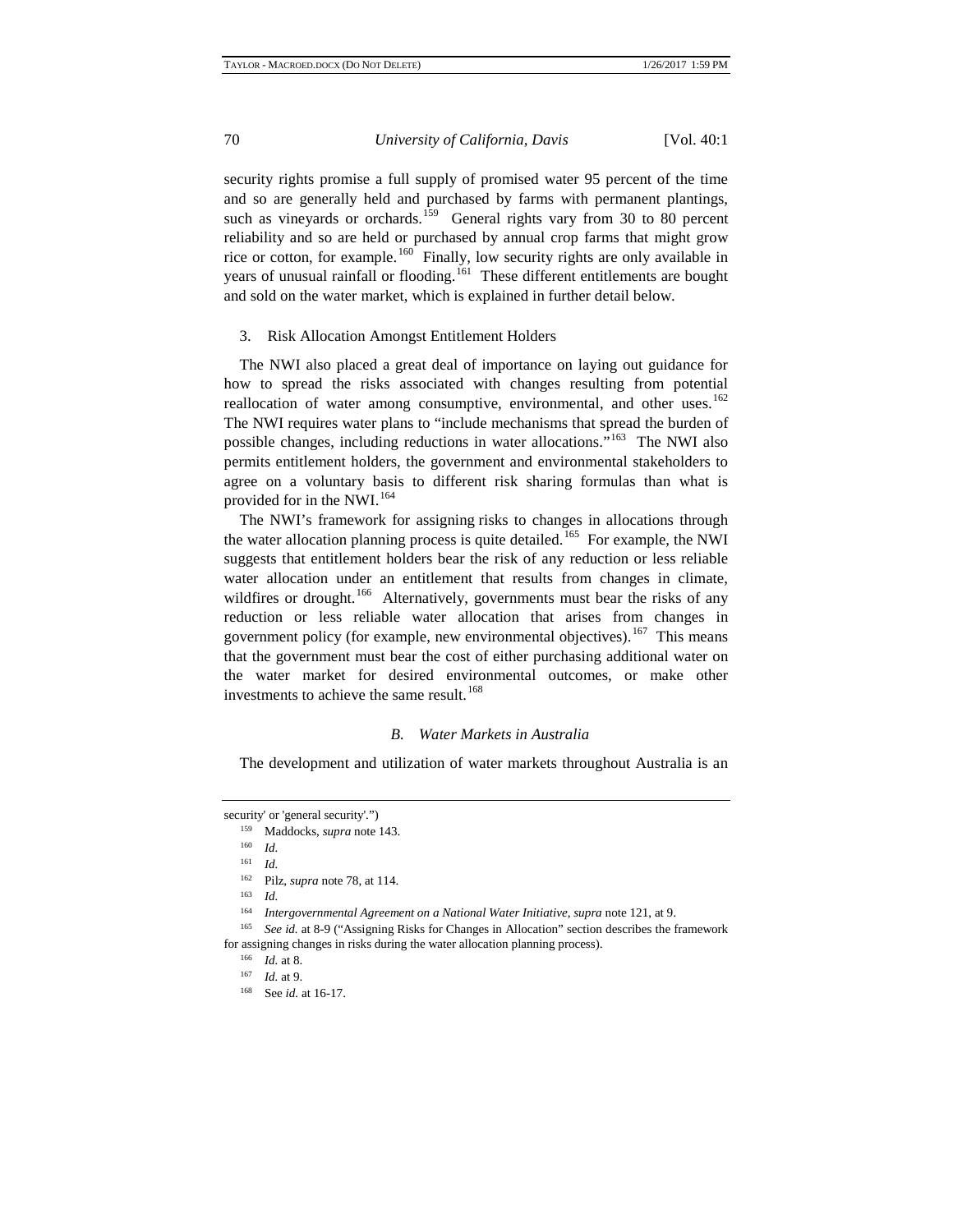essential component of their success story. Australia's water reform journey required various state and national initiatives that enabled the development of efficient water markets.<sup>[169](#page-18-3)</sup> Water markets are the primary vehicle through which Australia has achieved various reform goals, including providing water security to water users in times of drought, as well as shifting water from consumptive to environmental uses. $170$ 

Australian state governments instituted bans on issuing additional licenses to access water starting as early as  $1969$ .<sup>171</sup> These bans on issuing more licenses acted as a sort of "cap" before the proliferation of what can be described as a "cap and trade" water market.<sup>172</sup> Therefore, a water user seeking access to water must convince another user to sell either an allocation for use this year or an entitlement for use in perpetuity; the water market is the only way to obtain additional naturally occurring water.<sup>[173](#page-18-7)</sup> However, state-enforced limits only apply to naturally occurring water, so some users may opt to purchase water from a desalinator or importer.<sup>[174](#page-18-8)</sup>

Australia's system aims to make transfers "as smooth as possible; you can view real-time prices or trade water rights online."<sup>175</sup> Additionally, data needed to set prices, such as up-to-the-minute water usage and records of water rights, is all online and publicly available.<sup>176</sup> However, these markets do not function quite like the U.S. stock market because the market only serves to facilitate transactions and track prices.<sup>[177](#page-19-0)</sup> Buyers and sellers negotiate the transaction price amongst themselves.<sup>[178](#page-19-1)</sup> Water rights trading can even happen between two individuals, without any market involvement, just as if the transaction was one farmer independently selling livestock to another.<sup>[179](#page-19-2)</sup>

# *C. Water Trading in Australia*

The water market in Australia allows entitlement holders to trade across different river systems and across state boundaries.<sup>[180](#page-19-3)</sup> Within this framework,

<sup>169</sup> Young, *supra* note 80, at 6.

<sup>170</sup> Pilz, *supra* note 78, at 116.

<sup>171</sup> *Water Markets in Australia*, *supra* note 74.

<sup>172</sup> *Id.*

<sup>173</sup> Maddocks, *supra* note 143.

<sup>174</sup> *Id.*

<span id="page-18-7"></span><span id="page-18-6"></span><span id="page-18-5"></span><span id="page-18-4"></span><span id="page-18-3"></span><span id="page-18-2"></span><span id="page-18-1"></span><span id="page-18-0"></span><sup>&</sup>lt;sup>175</sup> Editorial Board, *California's Future Is in Australia*, BLOOMBERG VIEW (May 15, 2015), http://www.bloombergview.com/articles/2015-05-15/can-california-have-a-water-market-; *Water Trading Explained*, WATERFIND, http://www.waterfind.com.au/water-trading/. 176 *Id.*

<sup>177</sup> Maddocks, *supra* note 143.

<sup>178</sup> *Id.*

<sup>179</sup> *Id*.

<span id="page-18-10"></span><span id="page-18-9"></span><span id="page-18-8"></span><sup>180</sup> Jeff Simonetti, *Australia's Water Rights System – A Look of Things to come in the State of California post-Drought?,* HYDROWONK BLOG (May 22, 2015), http://hydrowonk.com/blog/2015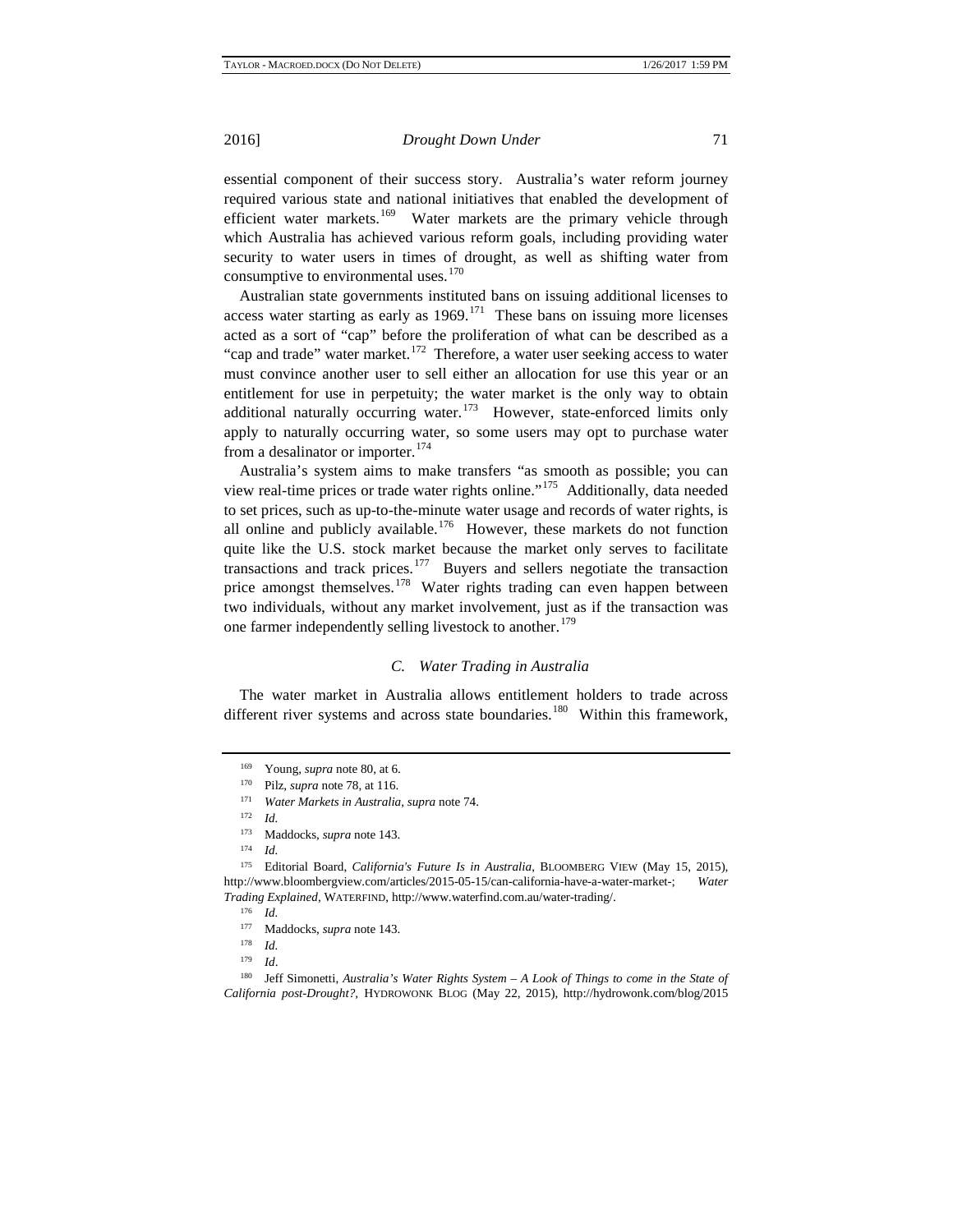all water users can trade amongst themselves for both short and long term water rights. $181$ 

Allocations are volumes of water that can be traded by entitlement holders to deal with immediate, day-to-day supply issues. $182$  This is called temporary trading.<sup>[183](#page-19-6)</sup> These exchanges are a one-time transaction, and essentially allow entitlement holders to buy water just for that year from someone else's "pool."<sup>[184](#page-19-7)</sup> The second category of trading includes the trading, or rather, the permanent transfer of water entitlements.[185](#page-19-8) Entitlements can be sold to other water users or to the government for environmental purposes.<sup>[186](#page-19-9)</sup>

Water trading occurs for a variety of reasons. For example, water trading enables irrigators to manage uncertainty and ensure they have enough water for their crops. In the Murray-Darling Basin, it has been observed that "the lower the seasonal allocation, the larger the proportion of total water use is provided through market exchange."<sup>[187](#page-19-10)</sup>

# 1. Water Trading in Agriculture

Three factors affect agricultural irrigators demand for water. First, allocations by definition will shift from year to year, and some years' allocations may be insufficient to meet irrigator's demands.<sup>[188](#page-19-11)</sup> Second, market conditions, such as the price of crops also fluctuate annually.<sup>189</sup> "Finally, some irrigators grow crops that require water every year, such as fruit trees or grape vines, while other irrigators plant a yearly crop that may fallow if necessary."<sup>[190](#page-20-1)</sup> Thus, water markets permit irrigators to manage these changing conditions in unique ways.

In any given year, some users may decide it is most economical to buy or sell water, while others might decide to manage their water more efficiently.<sup>[191](#page-20-2)</sup> For example, an irrigator growing a yearly crop such as rice may decide that selling their water will provide a better return on investment for the year than selling their crop.<sup>[192](#page-20-3)</sup> On the other hand, a vineyard owner who has a significant longterm investment (since vines cannot survive a year without water) would opt to

<span id="page-19-3"></span><span id="page-19-2"></span><span id="page-19-1"></span><span id="page-19-0"></span><sup>/05/22/</sup>australias-water-rights-system-a-look-of-things-to-come-in-the-state-of-california-postdrought/.

<sup>181</sup> Maddocks, *supra* note 143.

 $\frac{182}{183}$  *Id.* 

Pilz, *supra* note 78, at 116.

<sup>184</sup> Maddocks, *supra* note 143.

<sup>185</sup> Pilz, *supra* note 78, at 116.

<span id="page-19-6"></span><span id="page-19-5"></span><span id="page-19-4"></span><sup>186</sup> Maddocks, *supra* note 143.

<span id="page-19-7"></span><sup>187</sup> Pilz, *supra* note 78, at 116.

 $\frac{188}{189}$  *Id.* 

<span id="page-19-8"></span>*Id.* 

<span id="page-19-10"></span><span id="page-19-9"></span> $\frac{190}{191}$  *Id.* 

Maddocks, *supra* note 143.

<span id="page-19-11"></span><sup>192</sup> *See id.*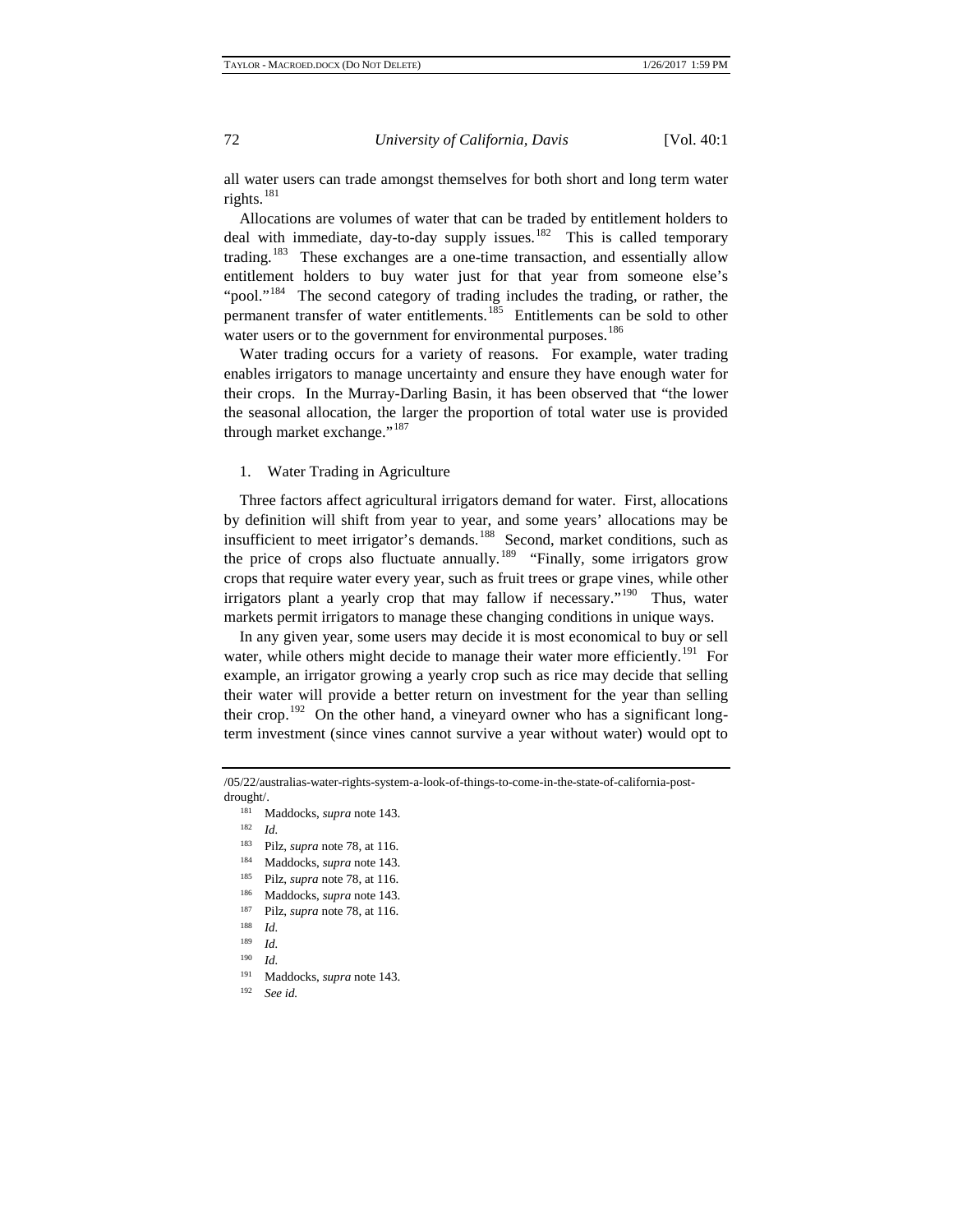purchase water.<sup>[193](#page-20-4)</sup> In this scenario, neither the buyer nor the seller would jeopardize their long-term viability. Thus, water markets have enabled Australian irrigators to stay viable even in times of long-term drought.<sup>[194](#page-20-5)</sup>

Some irrigators have opted to almost exclusively sell their yearly water allocations, rather than conducting their normal farming operations; a phenomenon sometimes referred to as "farming water."<sup>[195](#page-20-6)</sup> This flexibility to choose has not displaced famers and, rather, has enabled farmers to remain living on their farms within their farming community.<sup>196</sup> Furthermore, Australian water markets increase agricultural investment security by allowing farms "to remain viable businesses without water, with significantly less water, or with widely variable seasonal water allocations."<sup>197</sup> Thus, farmers and environmentalists are no longer in constant, litigious "fish versus farms" conflict, since water can be purchased for environmental conservation purposes as well.

# 2. Environmental Protection Through Water Trading

The Australian government spent billions of dollars buying permanent water rights to protect the environment; and once the government owns water, individual users cannot purchase it back.<sup>198</sup> Approximately half of the total available water in any Australian basin is reserved for the environment, whereas the other half of the water is divided into individual, useable entitlements.<sup>[199](#page-20-10)</sup> Since every drop is accounted for in the Australian market, users seeking more water cannot just take it from the environment.<sup>[200](#page-21-0)</sup>

However, "water market development ha[s] also negatively impacted the environment and water availability."<sup>[201](#page-21-1)</sup> One issue "is that the increasing value of water entitlements has activated the use" of previously unused entitlements.<sup>202</sup> A water user who may not have previously used a portion of their entitlement will likely be motivated to use or sell that water as water becomes increasingly scarce as well as more valuable, thus creating even further competition for an already limited water supply and leaving less in the system for environmental purposes.<sup>[203](#page-21-3)</sup>

*Id.* 

<span id="page-20-10"></span><span id="page-20-9"></span>*Id.* <sup>203</sup> *Id.*

<span id="page-20-0"></span><sup>193</sup> *See id.*

<span id="page-20-1"></span>Pilz, *supra* note 78, at 117.

<span id="page-20-2"></span><sup>195</sup> *Id.*

<span id="page-20-3"></span><sup>196</sup> *Id.*

<span id="page-20-4"></span><sup>197</sup> *Id.*

<sup>198</sup> Maddocks, *supra* note 143.

<span id="page-20-7"></span><span id="page-20-6"></span><span id="page-20-5"></span> $\frac{199}{200}$  *Id.* 

<span id="page-20-8"></span><sup>&</sup>lt;sup>201</sup> Pilz, *supra* note 78, at 119.<br><sup>202</sup> *L*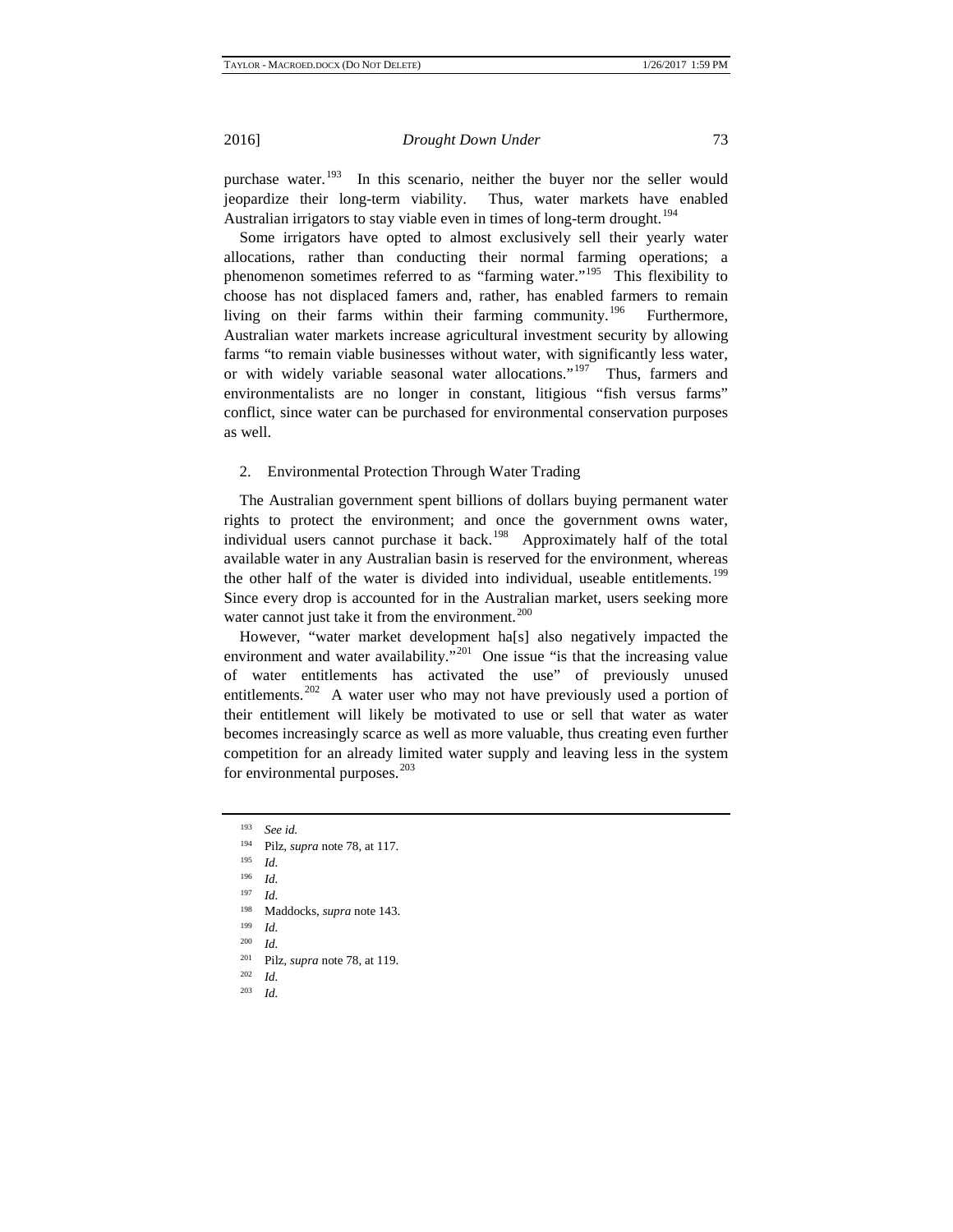# VII. POTENTIAL APPLICATION OF AUSTRALIAN METHODS TO CALIFORNIA'S CURRENT WATER CRISIS

Although California and Australia share common historical and governmental characteristics, including riparian and appropriative rights, as well as state control over water management, the two jurisdictions are actually far more different than they are similar.

### *A. The Challenge of Transitioning Existing Rights*

Unlike the seniority based appropriative water rights used in California today, Australian water entitlement systems define pools of water that are shared in proportion to each person's entitlement.<sup>[204](#page-21-4)</sup> Since all entitlement holders have the same status and therefore equal seniority, the costs of entitlement trading are much lower because there is no need to check to see if a trade would disadvantage other entitlement holders.[205](#page-21-5) As a result, Australia has developed relatively low-cost water markets where willing irrigators can buy and sell entitlements and annual allocations with one another.<sup>206</sup> Abolishing the existing California Doctrine and instead adopting a more Australia-like water market based on water access entitlements is not just a painful reform that would present some serious challenges, but it is likely that this proposition is actually illegal because abolishing water rights would amount to an unconstitutional taking under the Fifth Amendment of the United States.

The existence of riparian rights is a significant barrier to the development of water markets in California, since each riparian right is different and location specific.<sup>[207](#page-22-0)</sup> Therefore, successful implementation of an Australia-like system would require abolishing riparian rights. Although riparian rights still exist in some parts of Australia, riparian rights were always very limited and practically non-existent even before they were abolished in many of the Australian states.<sup>[208](#page-22-1)</sup> In contrast, riparian rights are widespread throughout California and indeed remain an integral part of our water rights system. In order to establish a water rights system akin to that of Australia's, seniority among appropriative water rights holders would also need to be abolished.

The nature of both riparian rights and appropriative rights in Australia as they existed prior to modern reforms versus riparian and appropriative rights in California today is striking.

<span id="page-21-2"></span><span id="page-21-1"></span><span id="page-21-0"></span>Although California law provides that "[all] water within the State is the property of the people of the State," and Australian legislation similarly provides

<sup>&</sup>lt;sup>204</sup> Young, *supra* note 80, at 20.

<span id="page-21-3"></span>*Id.* 

<span id="page-21-6"></span><span id="page-21-5"></span><span id="page-21-4"></span> $\frac{206}{207}$  *Id.* 

<sup>207</sup> *The Water Rights Process, supra* note 25. 208 *See* Haisman, *supra* note 61, at 123.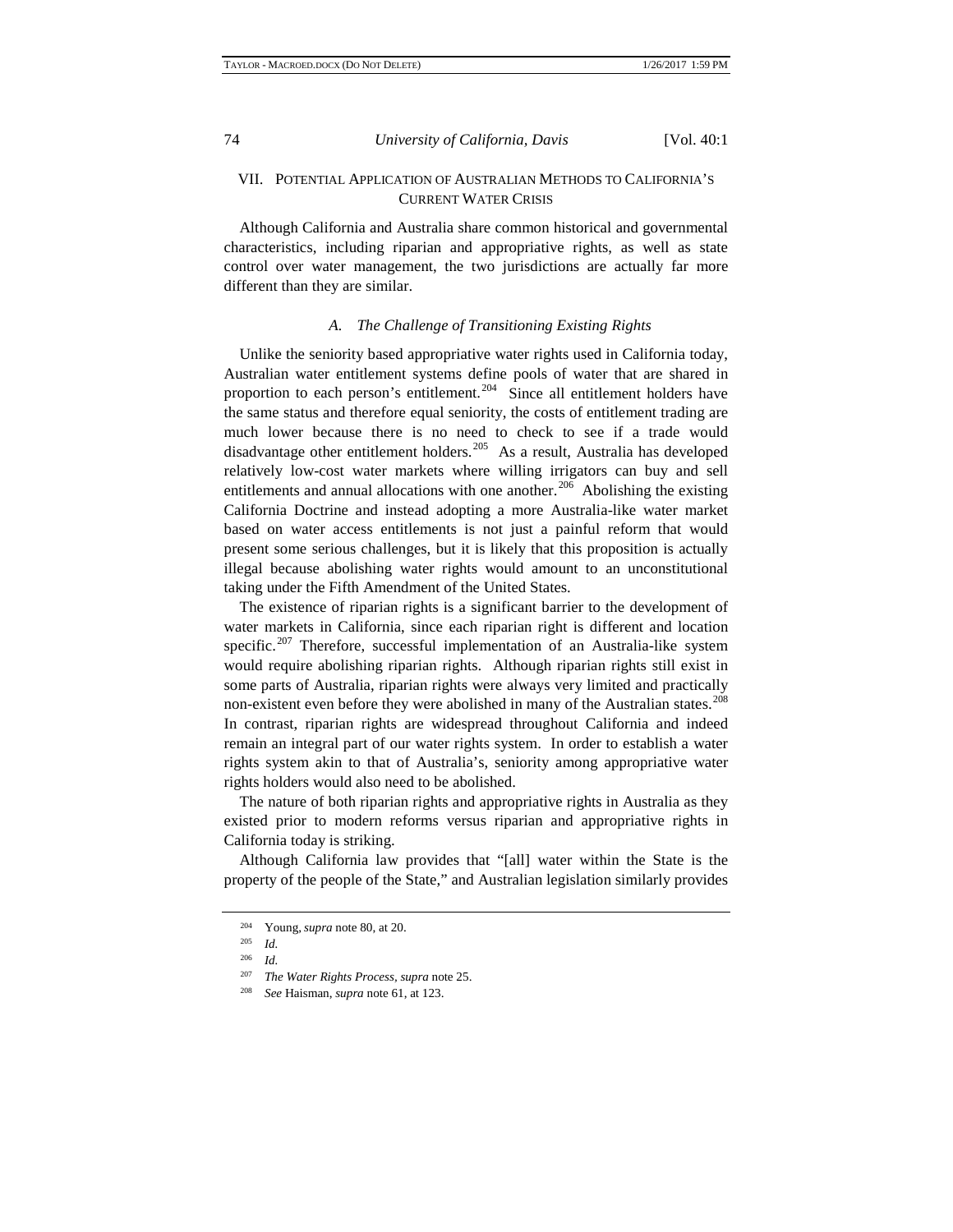that all water belongs to the Australian states, the manner in which these principles have been applied in the courts of California versus Australia is where the true irreconcilable dichotomy of the two water rights systems surfaces.<sup>[209](#page-22-2)</sup>

Australian reform changed the paradigm from one that focused on individual property rights to one that favored social policy. For example, the 1994 COAG framework aimed to maximize the resource's economic and social contributions.<sup>210</sup> Moreover, the court system in Australia has reinforced this paradigm. For example, in 2009, the High Court of Australia (equivalent to the United States Supreme Court) heard *ICM Agriculture Pty Ltd. v. The Commonwealth*, which challenged a funding scheme that compensated for losses incurred by entitlement holders that were affected by the replacement of groundwater "bore" licenses issued under the Water Act 1912 with aquifer licenses under the 2000 WMA.<sup>[211](#page-22-4)</sup> Under the funding agreement, New South Wales agreed to reduce entitlements to groundwater under the WMA, and the Commonwealth provided financial assistance for payments to affected entitlement holders.<sup>[212](#page-22-5)</sup> The replacement of the old licenses with the new licenses resulted in plaintiffs being permitted to take roughly a third less water than they were previously able to, and they were offered structural adjustment payments by the state, comprising a total of \$818,730 and \$93,830 to the respective plaintiffs.<sup>[213](#page-22-6)</sup>

The plaintiffs complained of the inadequacy of the proposed structural adjustment payments, and therefore "argued that the reduction in water entitlements amounted to an acquisition of property other than on just terms, contrary to s  $51(xxxi)$  of the Commonwealth Constitution."<sup>214</sup> Section  $51(xxxi)$ of the Commonwealth Constitution "provides that the Commonwealth may make laws with respect to acquisition of property on just terms from any state or person for any purpose in respect of which the Parliament has power to make laws."<sup>[215](#page-23-1)</sup> A majority of the High Court found that since 1966 the New South Wales legislation vested in the state the right to the use, flow and control of groundwater, and therefore, the reduction in the plaintiffs' entitlements to groundwater did not confer an "identifiable benefit on New South Wales (or anyone else) that New South Wales did not already have."<sup>216</sup> Therefore, there was "no acquisition of the plaintiffs' property within the meaning of s  $51(xxxi)$ 

<sup>209</sup> Cal. Water Code § 102; *Water Markets in Australia*, *supra* note 74.

<sup>210</sup> Council of Australian Governments Communique, *supra* note 86.

<span id="page-22-2"></span><span id="page-22-1"></span><span id="page-22-0"></span>See ICM Agric. Pty. Ltd. v. Australia (2009), 51 C.L.R. 1, http://www.austlii.edu.au/cgibin/sinodisp/au/cases/cth/HCA/2009/51.html?stem=0&synonyms=0&query=water%20act#disp1.

<span id="page-22-6"></span><span id="page-22-5"></span><span id="page-22-4"></span><span id="page-22-3"></span><sup>212</sup> *The Gateway to Environmental Law*, ECOLEX, http://www.ecolex.org/ecolex/ledge/view /RecordDetails?index=courtdecisions&id=COU-156686.

<sup>213</sup> *See* ICM Agric. Pty. Ltd. v. Australia (2009), *supra* note 211.

<sup>214</sup> *The Gateway to Environmental Law*, *supra* note 212.

<sup>215</sup> *Id.*

<sup>216</sup> *Id.*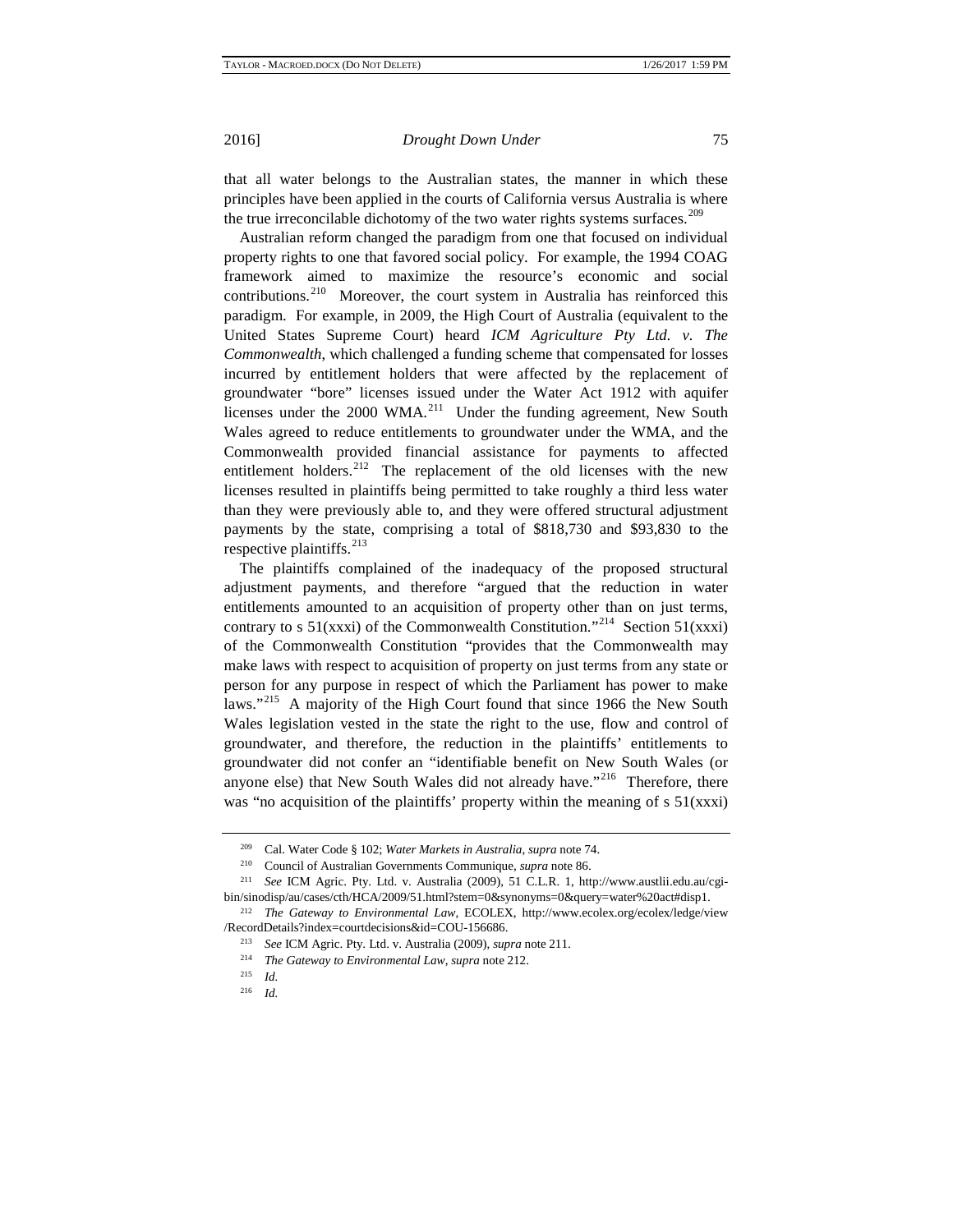of the Commonwealth Constitution."[217](#page-23-3) A similar challenge in the United States Supreme Court would likely have a very different outcome, as water rights are very strongly protected private property rights, and the United States Constitution provides very strong protection against government interference with private property rights.

The Fifth Amendment of the United States Constitution prohibits the government from taking private property for public use without just compensation. The United States Supreme Court held that a state, in the exercise of its police power, can limit riparian rights in order to maintain its rivers substantially undiminished.[218](#page-23-4) In the opinion, Justice Holmes wrote that "few public interests are more obvious, [and] indisputable" than the "interest of the public of a State to maintain the rivers that are wholly within it substantially undiminished" and "that the private property of riparian proprietors cannot be supposed to have deeper roots."<sup>219</sup> However, this case is over a century old and is not a Fifth Amendment takings challenge.

Alternatively, modern United States courts have held that limitations upon water rights can be the subject of physical takings claims that require compensation.[220](#page-23-6) In the 2001 case *Tulare Lake Basin Water Storage District v. U.S.*, the Court of Federal Claims concluded that federally mandated reductions of water deliveries under state contracts in response to Endangered Species Act concerns were takings of property rights.<sup>221</sup> The court found that the federal government became the sole beneficiary of the contract right by preventing the plaintiffs from using the water, thus affecting a complete physical taking.<sup>[222](#page-24-0)</sup> This is clearly a very different outcome from the Australian *ICM Agriculture Pty*  Ltd. v. The Commonwealth case.<sup>[223](#page-24-1)</sup> Both are cases where legislation intended to improve the environment affected the amount of water that certain users could withdraw. However, despite two federal constitutions with similar provisions for the taking of private property, the outcomes of the two cases in the respective countries are diametrically opposed. What can account for the differing results of these cases?

The fact that water resources were truly vested in Australian state governments through legislation a century before modern reforms certainly made for a smoother transition.<sup>224</sup> Furthermore, Australian states were actually always able to legally amend or cancel licenses at any time without payment of

<span id="page-23-0"></span><sup>217</sup> *Id.*

<span id="page-23-2"></span><span id="page-23-1"></span><sup>&</sup>lt;sup>218</sup> Hudson County Water Co. v. McCarter, 209 U.S. 349, 356 (1908).

<span id="page-23-3"></span><sup>&</sup>lt;sup>220</sup> Tulare Lake Basin v. U.S., 49 Fed. Cl. 313, 319 (2001).

*Id.* 

 $\frac{222}{223}$  *Id.* 

<span id="page-23-7"></span><span id="page-23-6"></span><span id="page-23-5"></span><span id="page-23-4"></span><sup>223</sup> *See* ICM Agric. Pty. Ltd. v. Australia (2009), *supra* note 211.

<sup>224</sup> Godden, *supra* note 8, at 187.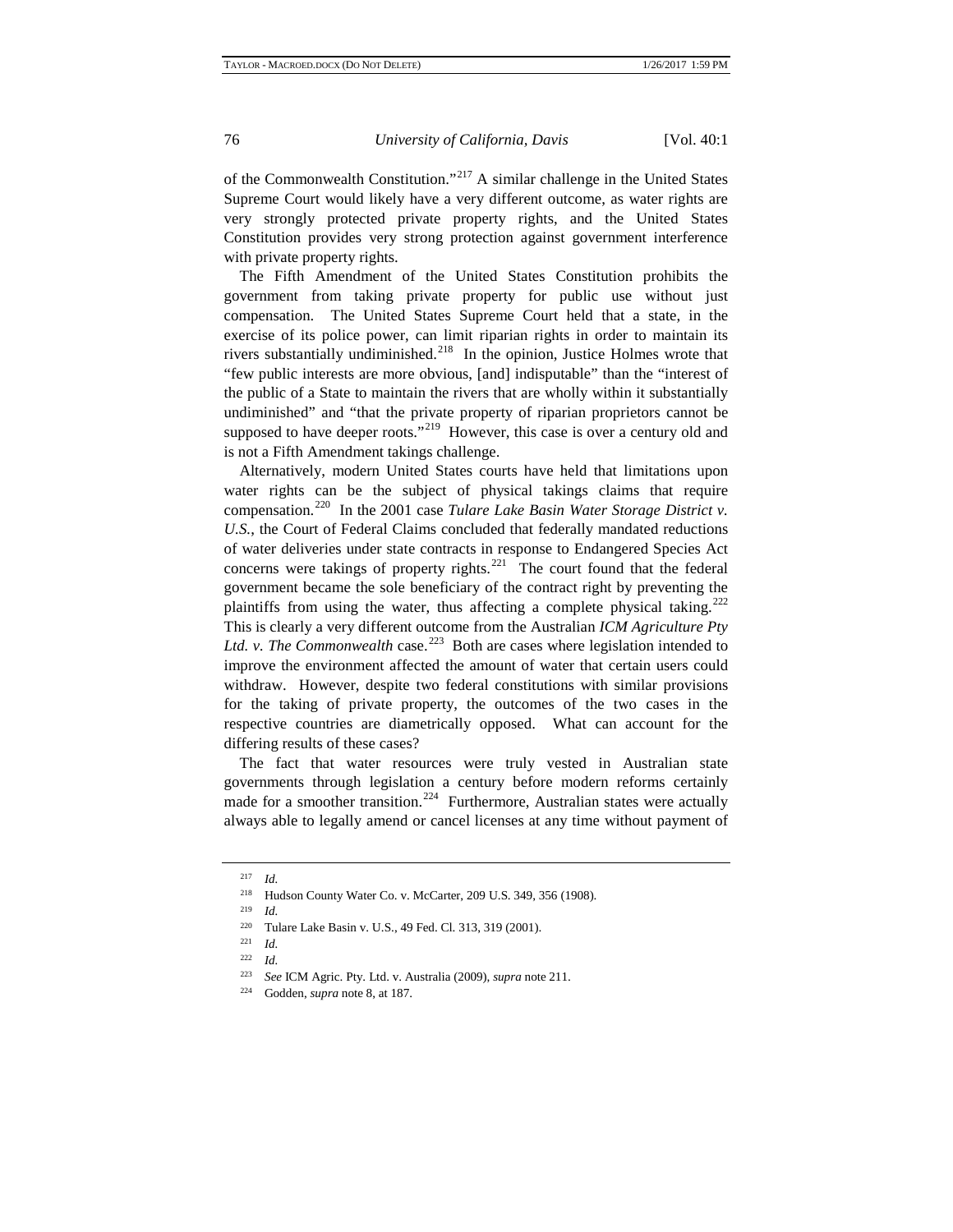compensation.[225](#page-24-3) If the California Legislature abolished riparian rights via legislation as New South Wales did, countless takings claims would undoubtedly ensue. All California water right-holders are subject to the state constitution's mandate of reasonable use.<sup>226</sup> Beyond this common mandate, California has a fragmented system of federal, state and local water rights that would need to be overhauled in order to set up a water market similar to Australia's. However, because of cases like *Tulare Lake Basin* and the fact that water rights in California are treated in many ways like other real property rights, there is no doubt that transitioning from the current system would lead to countless, likely paralyzing, challenges in the court system.<sup>[227](#page-24-5)</sup>

# VIII. LESSONS FOR CALIFORNIA

Though the origins of water law, the federal governance structure and the constitutional provisions between Australia and California are incredibly similar, the evolution of the law in these two jurisdictions clearly diverge on the question of whether the government has the ability to change the nature and form of water rights held by water users. On the one hand, Australia has been able to effectuate numerous legislative changes regarding the nature of water rights because the state governments support the view that water is a resource that must be managed in a way that is equitable to environmental and consumptive uses alike. Although many Californians might like to see a similar system replace our antiquated California Doctrine, the truth is that any reform must leave in place the existing priority system that defines and governs water rights. Maintaining the current system of water rights amounts to an insurmountable barrier to following exactly in the footsteps of Australia. Ultimately, California and Australia take, and will continue to take, two fundamentally different approaches to managing water resources. However, that is not to say that reform in California is impossible, or that the Golden State cannot learn valuable lessons from Australia's reforms.

# *A. Widespread Water Metering is the Foundation of Water Use Management*

<span id="page-24-0"></span>The existence of a comprehensive network of water meters to monitor the taking of water by irrigators was an important prerequisite for the establishment of a water market in Australia.<sup>[228](#page-25-0)</sup> Water meters that could measure the amount of water being supplied to a property were invented in Australia in 1910 and are

<span id="page-24-2"></span><span id="page-24-1"></span><sup>225</sup> *Water Markets in Australia*, *supra* note 74.

<sup>&</sup>lt;sup>226</sup> Cal. Const, art.  $X \S 2$ .

<span id="page-24-5"></span><span id="page-24-4"></span><span id="page-24-3"></span>Simonetti, *supra* note 180.

<sup>228</sup> *Water Markets in Australia*, *supra* note 74.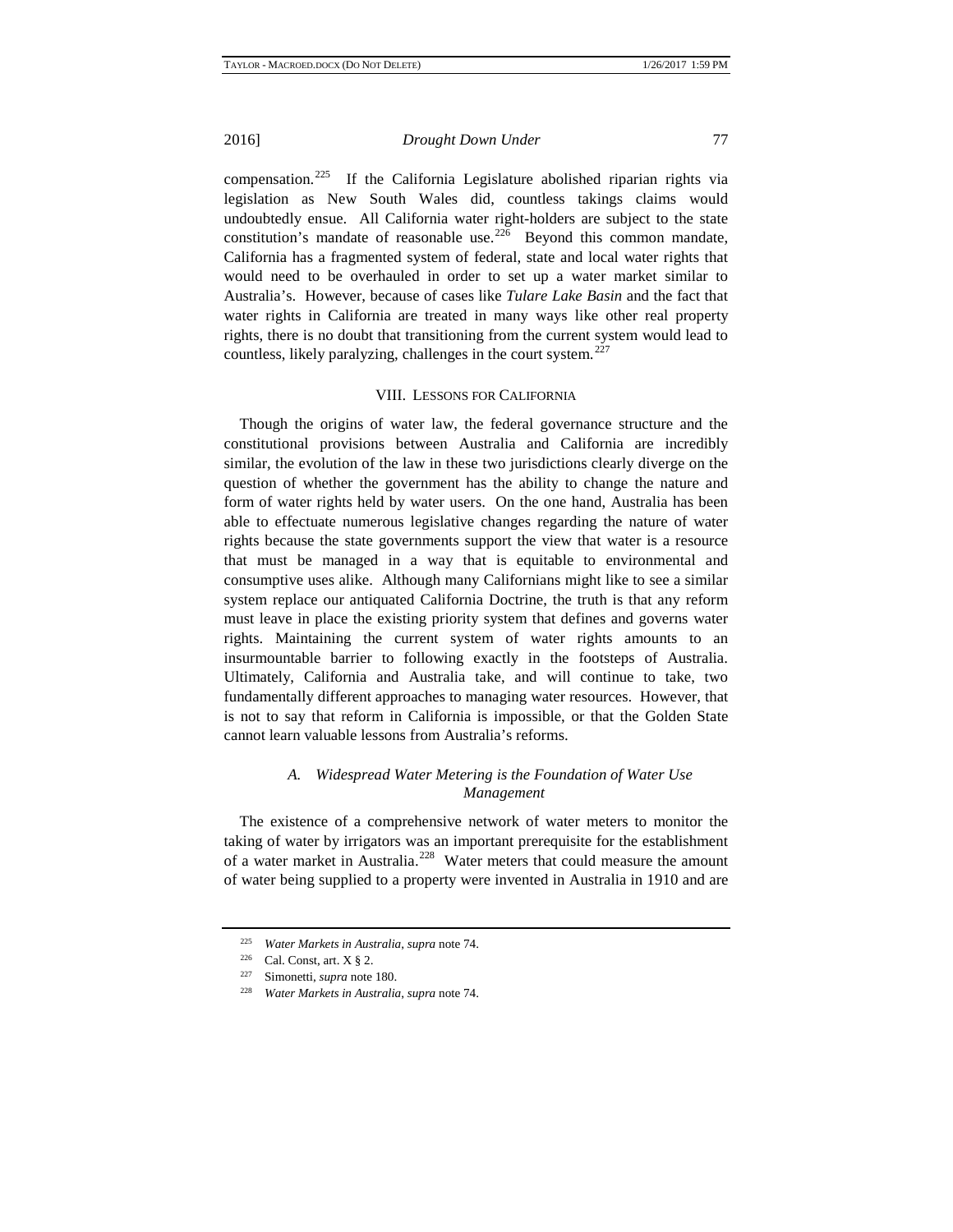now widespread.<sup>[229](#page-25-1)</sup> Thus, as mentioned previously, every drop in the Australian water system is accounted for.<sup>[230](#page-25-2)</sup>

Conversely, the water rights system in California is largely based on self-reporting with little oversight.<sup>[231](#page-25-3)</sup> This self-reporting is incomplete and sometimes of questionable accuracy.<sup>[232](#page-25-4)</sup> Additionally, many businesses, residences and even water districts are still not metered.<sup>233</sup> While there is a new state law that will require proliferation of water metering, it does not go into effect until  $2025$ <sup>[234](#page-25-6)</sup> Other "legislation enacted in 2015 will improve water use information by tightening reporting requirements for surface water users, making well logs public, and requiring all surface water diverters above a certain threshold to meter water use."<sup>[235](#page-25-7)</sup> Despite these improvements, "the water allocation system remains hampered by inconsistencies, unclear regulatory authorities, and a lack of transparency and information."<sup>[236](#page-25-8)</sup>

The lack of information regarding who is actually using how much water is a considerable obstacle that must be overcome before further steps toward efficient water allocation planning can be taken or the creation of anything close to an Australia-like water market can be contemplated.

"You can't manage what you don't measure" is a familiar colloquialism in California these days. <sup>[237](#page-26-0)</sup> It is a reality, though, that without widespread metering, monitoring and accurate reporting; accounting for every drop in the system the way that Australia does will be impossible. Without the necessary data, California will not be able to plan for equitable annual distribution amongst consumers in the system. Just last year, in the midst of unprecedented drought, "huge amounts of water" mysteriously vanished from the Sacramento-San Joaquin Delta. $^{238}$  $^{238}$  $^{238}$  It is thus clear that California has a long way to go in terms of reliable information gathering before the state will be able to implement water plans or truly efficient water markets.

 $\frac{229}{230}$  *Id.* 

<sup>230</sup> Maddocks, *supra* note 143.

<sup>231</sup> Smith, *supra* note 7.

<span id="page-25-1"></span><span id="page-25-0"></span><sup>232</sup> Brian Gray, et al., *Allocating California's Water, Directions for Reform*, PUBLIC POL'Y INST. OF CAL., (Nov. 2015), http://www.ppic.org/content/pubs/report/R\_1115BGR.pdf.

<span id="page-25-4"></span><span id="page-25-3"></span><span id="page-25-2"></span><sup>&</sup>lt;sup>233</sup> Scott Herhold, *California Homes Lack Water Meters During Drought*, SAN JOSE MERCURY NEWS (Sep. 6, 2014), http://www.mercurynews.com/drought/ci\_26482196/california-homes-lackwater-meters-during-drought.<br>
<sup>234</sup> LJ

 $\frac{234}{235}$  *Id.* 

<sup>&</sup>lt;sup>235</sup> Gray, *supra* note 232, at 5.<br><sup>236</sup> *L* 

<sup>236</sup> *Id.*

<span id="page-25-8"></span><span id="page-25-7"></span><span id="page-25-6"></span><span id="page-25-5"></span><sup>237</sup> UC Davis Ctr. for Watershed Sciences, *California water rights: You can't manage what you don't measure*, CAL. WATERBLOG (Aug. 20, 2014), https://californiawaterblog.com/2014/08/20 /california-water-rights-you-cant-manage-what-you-dont-measure/.

<sup>238</sup> Smith, *supra* note 7.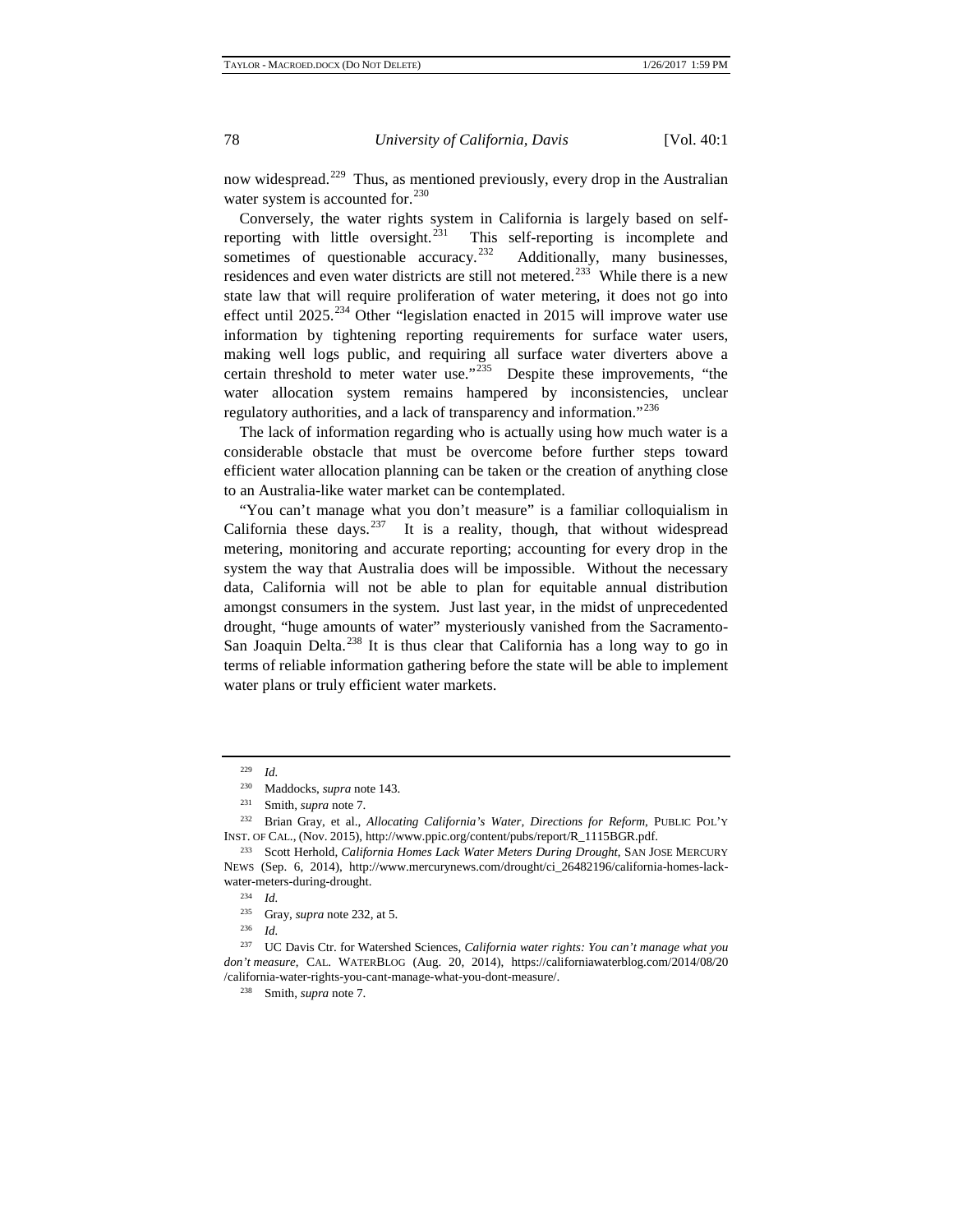# *B. Water Must Be Managed as a Single Resource*

Consistent and holistic management of water as a single resource is imperative. Inconsistent water management policies lead to conflict and even irreparable damage. This is an issue that Australia is still working out as well, but it is essential that as California aspires to improve its water management system the way Australia has, that mistakes are learned from rather than repeated. Currently in California, "[g]roundwater and surface water rights are legally separate, even when the two resources are hydrologically connected."<sup>[239](#page-26-2)</sup>

"Groundwater pumping reduces stream flow available to surface water users as well as fish and wildlife. $1240$  $1240$  As mentioned above, independently managing surface and groundwater in the Murray Darling Basin initially resulted in expanded groundwater pumping and subsequent ecosystem decline that is now being corrected.<sup>[241](#page-26-4)</sup> Similarly in California, irrigators historically made up for the restrictions on their surface water use by pumping additional groundwater.<sup>[242](#page-26-5)</sup> Failure to manage groundwater resources in California's Scott River sub-basin caused decreased river flow levels and consequently jeopardized the salmonid species that spawn there. $243$  Unregulated groundwater pumping has also led to documented land subsidence across the state, resulting in millions of dollars of damage. $^{244}$  $^{244}$  $^{244}$ 

In 2014, California became one of the last states in the West to adopt a law that creates a system of statewide groundwater regulation and planning.<sup>[245](#page-27-1)</sup> The uncodified findings of the Sustainable Groundwater Management Act (SGMA) declare that "[g]roundwater accounts for more than one-third of the water used by Californians in an average year and more than one-half of the water used by Californians in a drought year when other sources are unavailable."<sup>246</sup> While it

<sup>242</sup> Sustainable Groundwater Management Act of 2014 (Stats. 2014, chs. 346, 347, 348), Uncodified Findings, http://www.water.ca.gov/cagroundwater/docs/2014%20Sustainable

<span id="page-26-0"></span>%20Groundwater%20Management%20Legislation%20with%202015%20amends%201-15-2016.pdf ("Groundwater provides a significant portion of California's water supply. Groundwater accounts for more than one-third of the water used by Californians in an average year and more than one-half of the water used by Californians in a drought year when other sources are unavailable.").

<span id="page-26-3"></span><span id="page-26-2"></span><span id="page-26-1"></span><sup>243</sup> *Envtl. Law Found. v. State Water Res. Control Bd, et al.*, Case No. 34-2010-80000583 (Cal. Super. Ct. July 14, 2014).

<span id="page-26-4"></span><sup>244</sup> Scott Smith, *Damage from sinking land costing California billions*, THE DAY (Dec. 27, 2015), http://www.theday.com/article/20151227/NWS13/151229300.

<span id="page-26-5"></span><sup>245</sup> Emily Allshouse, *Governor Brown Signs Sustainable Groundwater Management Act*, ASS'N OF CAL. WATER AGENCIES (Sept. 16, 2014), http://www.acwa.com/news/groundwater/governorbrown-signs-sustainable-groundwater-management-act; Amy Quinton, *First Step In California Groundwater Law Stirs Debate,* Capital Public Radio (June 16, 2016),

http://www.capradio.org/articles/2016/06/16/first-step-in-california-groundwater-law-stirs-debate.

<span id="page-26-6"></span><sup>246</sup> 2014 Cal. Legis. Serv. Ch. 346 (S.B. 1168); *see also* Cal. Water Code, §§ 10720-10728.6, enacted as portions of 2014 Stats. ch. 346 (West 2015) (codifying S.B. 1168).

<sup>239</sup> Gray, *supra* note 232, at 6.

<sup>240</sup> *Id.*

<sup>241</sup> Young, *supra* note 80, at 8.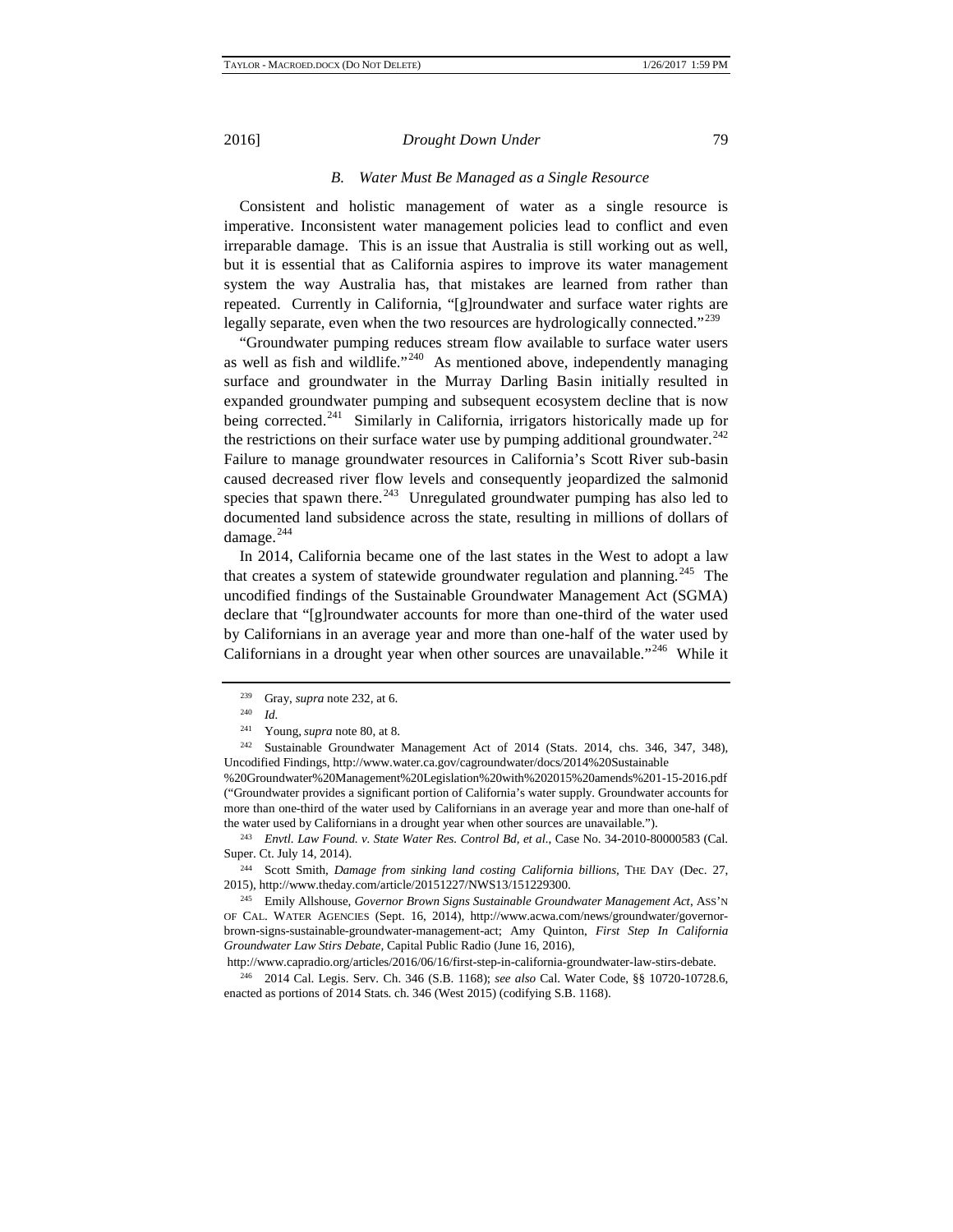is clear that groundwater is incredibly important throughout the state, we are only just in the beginning stages of achieving sustainable use and management. The SGMA requires "coordination and consultation between California's water supply or management agencies," $247$  with an ultimate goal of achieving sustainability in groundwater basins across the state by the year  $2040.^{248}$  While the SGMA is certainly a step in the right direction, its lengthy implementation timeline may permit irreparable consequences to occur before sustainability can ever be achieved.

#### *C. Water Markets Are a Valuable Management Tool*

Australia's historical experience with water markets reveals both their strengths and weaknesses. On the one hand, water markets can provide flexibility and security to irrigators. "Trading is an essential tool that can enable water right-holders to voluntarily reallocate water in order to reduce the economic and environmental costs of shortages."[249](#page-27-5) Markets have the ability to encourage conservation, efficiency, improvements, and preserve long term agricultural investments. On the other hand, markets can increase demand upon already overdrawn systems by encouraging the utilization of previously dormant rights. Adoption of a water market like Australia's would provide more security and flexibility for farmers, but could also pose threats to the environment as well as farming based community economies that depend upon active agricultural operations to hire workers.

California does have a water market, but this market is nothing like the Australian water market, as it operates without transparent pricing or simple and consistent rules.<sup>[250](#page-28-0)</sup> Water in California is in many ways insulated from market forces.<sup>[251](#page-28-1)</sup> Steep transaction costs, the lack of a transparent online marketplace, and other barriers have resulted in an underused water market.<sup>[252](#page-28-2)</sup> For example, some California "communities have used local ordinances and other steps to block sales in order to protect the local economy and their own water supply."<sup>253</sup> These "'area-of-origin' laws allow individuals and communities to establish new rights for surface water in their local watersheds. These rights are senior to those of water users who export water from these areas."<sup>[254](#page-28-4)</sup> Furthermore, "[d]ifferent rules apply to different types of water rights and water

<sup>247</sup> Cal. Gov't Code § 65352.5(a).

<span id="page-27-4"></span><span id="page-27-3"></span><span id="page-27-2"></span><span id="page-27-1"></span><span id="page-27-0"></span><sup>248</sup> *Sustainable Groundwater Management Act*, UNIV. OF CAL., DIV. OF AGRIC. AND RES., http://groundwater.ucdavis.edu/SGMA/. 249 Gray, *supra* note 232, at 4.

<sup>250</sup> *California's Future Is in Australia*, *supra* note 175.

*Id.* 

 $\frac{252}{253}$  *Id.* 

*Id.* 

<span id="page-27-5"></span><sup>254</sup> Gray, *supra* note 232, at 9.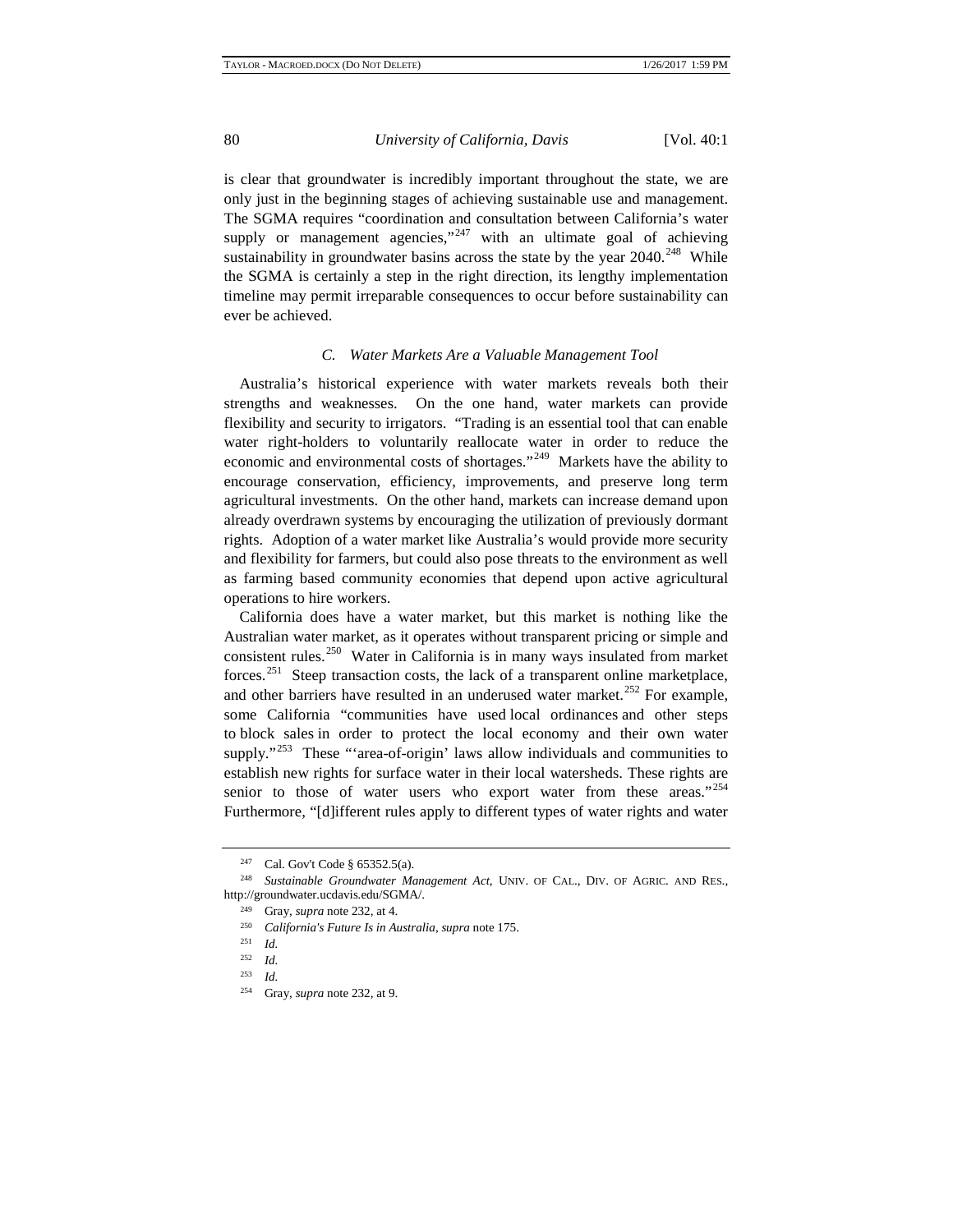agencies. There is also a lack of clarity on some basic issues, such as how much water can be traded when land is fallowed."<sup>[255](#page-28-5)</sup>

"The volume of trading barely increased during the two most recent droughts, despite especially high demand from water users facing shortages."[256](#page-28-6) "Although some trading occurred during this drought, the approval process is is hampered by a complex and often opaque set of rules."<sup>[257](#page-28-7)</sup> This is in part a reflection of "the underlying fragmentation of water rights administration and associated information gaps."<sup>[258](#page-28-8)</sup> In 1998, the statewide market represented only of all water used by Californians for municipal, industrial and agricultural purposes.<sup>[259](#page-28-9)</sup> Despite various attempts to reform and improve the water market over the past two decades, California's water market still only accounts for about three percent of all water used, with most trading occurring within the same county (38 percent) or region (41 percent). $^{260}$  $^{260}$  $^{260}$ 

In February 2016, Assembly member Bill Dodd of Napa introduced new legislation that aimed to create a more robust water market.<sup>[261](#page-28-11)</sup> The bill, known as the Open and Transparent Water Data Act, would create a water transfer information clearinghouse in order to provide a platform for sharing water data across the state. $262$  The bill stated:

California has a number of databases containing information on hydrology, biology, water quality, the physical environment, and water rights and use. . . . Unfortunately, current water data is often challenging to obtain, outdated, and not always readily available to water managers and the public due to its collection by numerous entities and storage in disparate databases that often rely on tools that do not keep pace with technological advances.<sup>[263](#page-29-1)</sup>

The bill also would require that water data and research gathered using state

<span id="page-28-0"></span><sup>255</sup> *Id.*

 $\frac{256}{257}$  *Id.* 

*Id.* 

<sup>258</sup> *Id.*

<span id="page-28-7"></span><span id="page-28-6"></span><span id="page-28-5"></span><span id="page-28-4"></span><span id="page-28-3"></span><span id="page-28-2"></span><span id="page-28-1"></span><sup>259</sup> Ellen Hanak, *California's Water Market By the Numbers*, PUBLIC POL'Y INST. OF CAL., 8 *(*Oct. 2002), http://www.ppic.org/content/pubs/op/OP\_1002EHOP.pdf [hereinafter *Water Market By the Numbers 2002*].

<span id="page-28-9"></span><span id="page-28-8"></span><sup>260</sup> Ellen Hanak & Jelena Jezdimirovic, *California's Water Market*, PUBLIC POL'Y INST. OF CAL., (Mar. 2016),

http://ppic.org/content/pubs/jtf/JTF\_WaterMarketJTF.pdf.

<span id="page-28-10"></span><sup>261</sup> *Asm. Dodd Seeks to Improve Reliability of State Water Supply with New Bill*, ASSEMBLYMEMBER BILL DODD DISTRICT 4 (Feb. 3, 2016), http://asmdc.org/members/a04/newsroom/press-releases/asm-dodd-seeks-to-improve-reliability-of-state-water-supply-with-new-bill.

<sup>262</sup> *Id.*

<span id="page-28-11"></span><sup>263</sup> Open and Transparent Water Data Act, A.B. 1755, 2015-2016 Cal. Leg. (as amended Apr. 5, 2016), https://leginfo.legislature.ca.gov/faces/billTextClient.xhtml?bill\_id=201520160AB1755.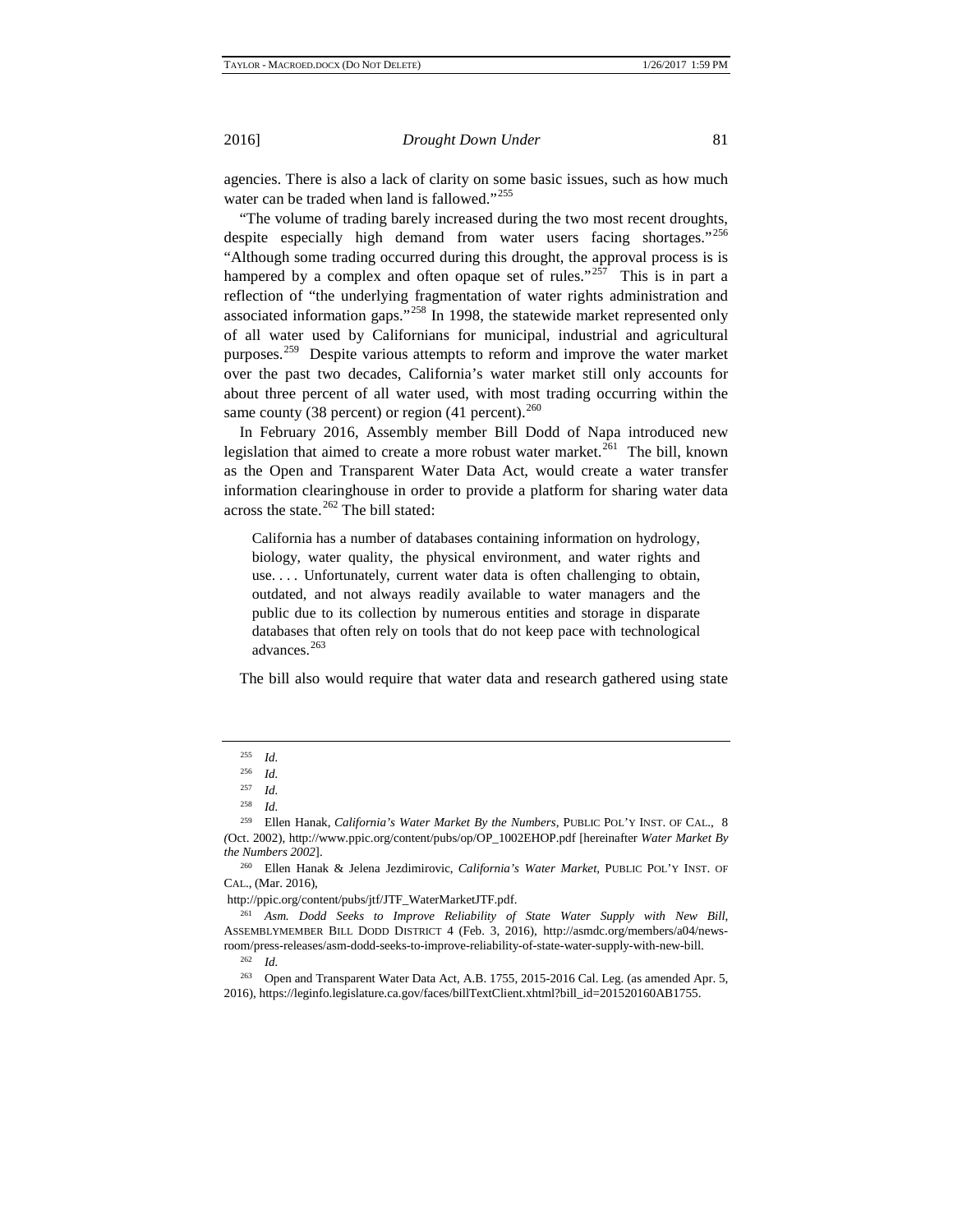funds be made publicly accessible.<sup>[264](#page-29-2)</sup> The bill further stated: "An effective water market is one of several water management tools needed to improve the state's water supply reliability."<sup>[265](#page-29-3)</sup> This bill was signed into law by Governor Jerry Brown on September 23, 2016.<sup>[266](#page-29-4)</sup> This is certainly a step in the right direction, since the new law aims to improve ease of access to existing data in order to improve utilization of California's water market. However, this is only the first step of many that needs to be taken in order to lower the transaction costs that are currently associated with transfers in California's water market.

Creating a more efficient market would require standardized, statewide rules aimed at encouraging water trading.<sup>267</sup> Currently, water transfers in California are approved on a transfer-by-transfer basis, which is very costly and time consuming, and thus discourages transfer.<sup>268</sup> Increasing the use of the water market would likely require adoption of statewide rules and regulations that would allow most transfers to go through with virtually no individual review. However, this would be difficult to achieve since transfers of these rights do require public notice and review under the California Environmental Quality Act.<sup>[269](#page-29-7)</sup> "The large role of the federal government, as owner of the Central Valley Project, adds to the complexity because federal water trades require additional layers of review," including under the National Environmental Policy Act.<sup>[270](#page-29-8)</sup> Australia's experience has demonstrated that even though water markets are a valuable tool, they are only part of a comprehensive solution to supply and demand problems.

# *D. Desalination Can Be Part of, But Not All of the Solution*

In times of shortage in California, junior rights are curtailed and right-holders must either reduce their water use or rely on water from other sources.<sup>271</sup> Thus during droughts, farmers traditionally have relied heavily on groundwater in order to replace lost surface water supplies.<sup>[272](#page-30-1)</sup> However, the current rate of groundwater withdrawals is unsustainable in many areas, making this resource less reliable, especially in light of SGMA.<sup>273</sup> Some Californians may wonder

<sup>264</sup> *Id.*

<sup>265</sup> *Id.*

<sup>266</sup> *Id.* 

<sup>267</sup> *California's Future Is in Australia*, *supra* note 175.

<sup>268</sup> *Water Market By the Numbers 2002*, *supra* note 259.

<span id="page-29-4"></span><span id="page-29-3"></span><span id="page-29-2"></span><span id="page-29-1"></span><span id="page-29-0"></span><sup>269</sup> Ellen Hanak, *California's Water Market By the Numbers: Update 2012*, PUBLIC POL'Y INST. OF CAL., 14 (Nov. 2012), http://www.ppic.org/content/pubs/report/R\_1112EHR.pdf.<br><sup>270</sup> Gray, supra pota 222, at 4.

Gray, *supra* note 232, at 4.

<sup>271</sup> *The Water Rights Process*, *supra* note 25.

<span id="page-29-6"></span><span id="page-29-5"></span><sup>272</sup> *See* 2014 Cal. Legis. Serv. Ch. 346 (S.B. 1168); *see also* Cal. Water Code, §§ 10720- 10728.6, enacted as portions of 2014 Stats. ch. 346 (West 2015) (codifying S.B. 1168).

<span id="page-29-8"></span><span id="page-29-7"></span><sup>273</sup> Ellen Hanak, *Reforming California's Groundwater Management,* PUBLIC POL'Y INST. OF CAL., http://www.ppic.org/main/publication\_show.asp?i=1106.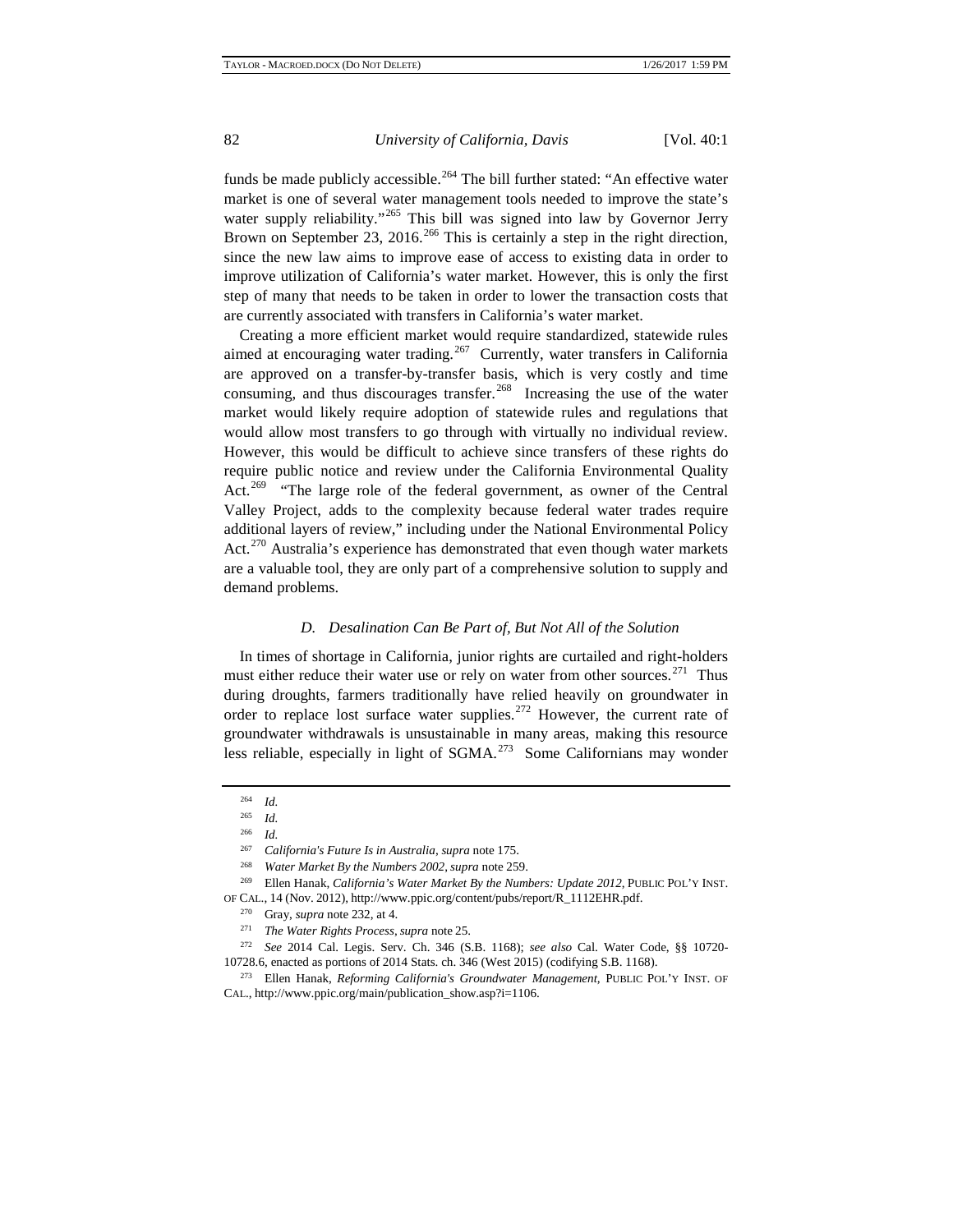why a state with 840 miles of ocean coastline doesn't turn more readily towards desalination.[274](#page-30-3) Desalination is another water policy area in which California can learn from Australia's historical experiences.

Australia's impressive water policy reforms and efficient water markets are not the only means by which the country has secured a stable water supply. The Millennium Drought prompted many of Australia's major cities to construct large-scale desalination plants in order to provide a rainfall-independent source of drinking water.<sup>[275](#page-30-4)</sup>

Perth is the capital of Western Australia and has a population of 2 million people.[276](#page-30-5) Australia's first major desalination plant was commissioned in 2006 to service this coastal city that has long faced serious water security problems.<sup>[277](#page-30-6)</sup> As Perth continued to experience low rainfall, public acceptance of desalination was very high, despite its enormous cost, and a second plant was commissioned in  $2011.^{278}$  $2011.^{278}$  $2011.^{278}$  These two plants combined produce 145 billion liters (or 38.3 billion gallons) per year, amounting to nearly half of Perth's water needs.<sup>279</sup> Adelaide, the South Australian state capital, also has a 100 billion liters (22.7 billion gallons) per year plant and another facility in the heavily populated southeastern state of Queensland can produce 48 billion liters (approximately 10.9 billion gallons) per year.<sup>[280](#page-31-0)</sup>

Not all of Australia's desalination plants are widely supported, though. Australia's most recent addition to its arsenal of desalination plants is also the largest and the most controversial—the Wonthaggi desalination plant is capable of providing the east coast city of Melbourne (the nation's second largest city, with a population of just over 4 million) with a third of its water supply (150 billion liters).<sup>[281](#page-31-1)</sup> Heavy rains delayed completion of this facility while it was under construction. Furthermore, the rain also "boosted water at the dams to levels that ma[d]e desalination unnecessary."<sup>282</sup> Due to the increased water

<span id="page-30-1"></span><span id="page-30-0"></span><sup>274</sup> *The Geography of California*, NETSTATE (Feb. 26, 2016), http://www.netstate.com/states /geography/ca\_geography.htm.

<span id="page-30-3"></span><span id="page-30-2"></span><sup>275</sup> Murray Griffin, *Drought Prompts Australia to Turn to Desalination Despite Cost*, BLOOMBERG (Mar. 6, 2013), http://www.bloomberg.com/news/2013-03-06/drought-promptsaustralia-to-turn-to-desalination-despite-cost.html.

<span id="page-30-5"></span><span id="page-30-4"></span><sup>276</sup> Peter Law, *Perth's Population Hits Two Million People and Remains Australia's Fastest Growing Capital City*, PERTH NOW (Mar. 30, 2015), http://www.perthnow.com.au/news/westernaustralia/perths-population-hits-two-million-people-and-remains-australias-fastest-growing-capitalcity/news-story/7ddd25a210184b7c344a7dc00d7b48f5.<br> $277$  Griffin supra pote 275

<sup>&</sup>lt;sup>277</sup> Griffin, *supra* note 275.<br><sup>278</sup> *Id* 

 $\frac{278}{279}$  *Id.* 

<span id="page-30-8"></span><span id="page-30-7"></span><span id="page-30-6"></span><sup>279</sup> *Southern Seawater Desalination Plant*, WATER CORP., http://www.watercorporation.com.au /water-supply-and-services/solutions-to-perths-watersupply/desalination/southern-seawaterdesalination-plant.

<sup>280</sup> Griffin, *supra* note 27558.

<sup>281</sup> *Id.*

<sup>282</sup> *Id.*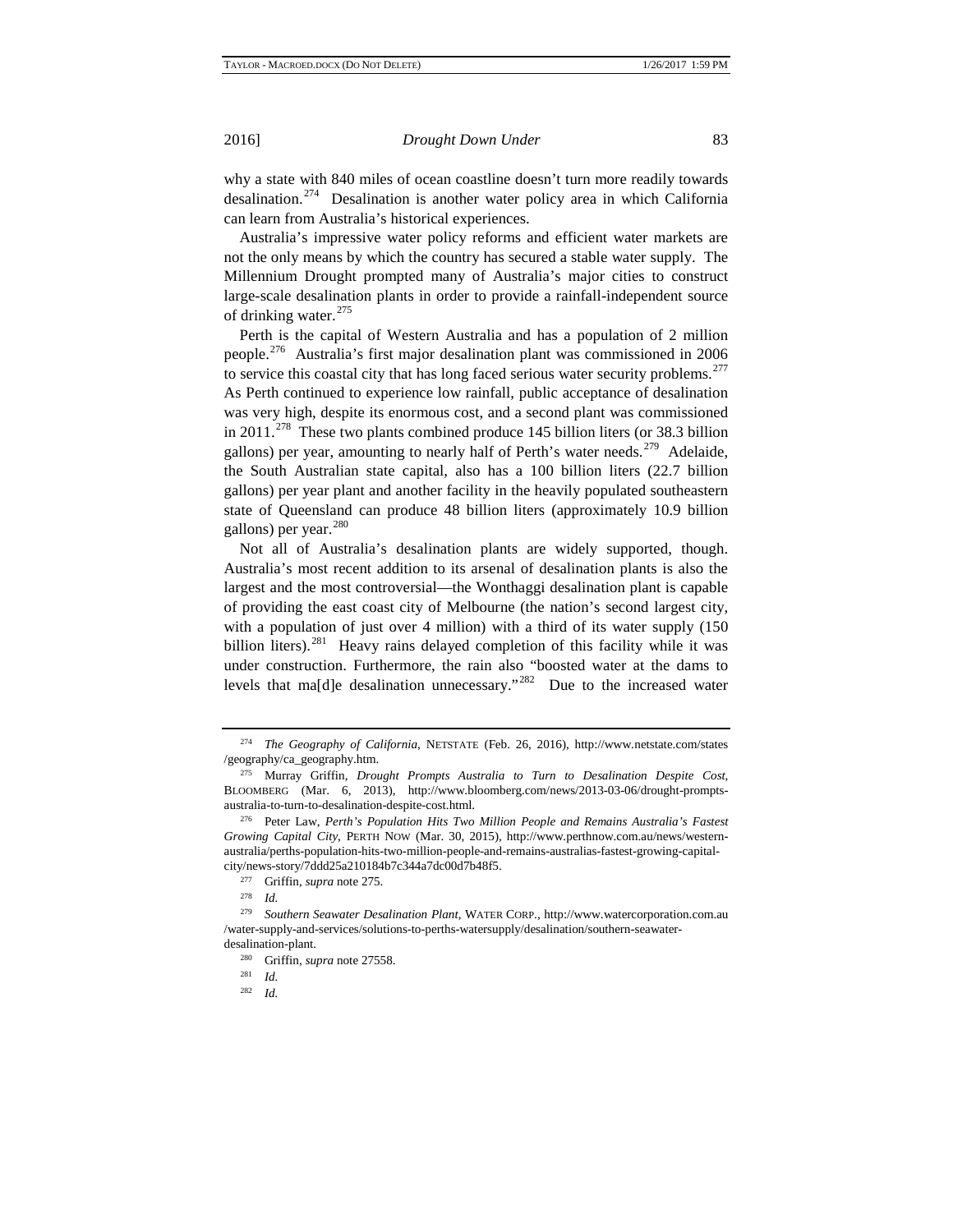supply, the project was put on standby, but water consumers still had to pay for the plant through water surcharges.<sup>283</sup> Another plant on the east coast, in Sydney, is also currently on standby mode until dam levels (currently at 88%) fall below 70%.<sup>[284](#page-31-4)</sup> Nevertheless, Australian Water Association Chief Executive Tom Mollenkopf maintains that even if these plants do not run all of the time, they are a very important part of Australian domestic supply security.<sup>[285](#page-31-5)</sup>

Carlsbad, California is home to the largest desalination project in Western Hemisphere.<sup>[286](#page-31-6)</sup> The plant began operations at the end of 2015 and produces "50 million gallons of fresh water each day, meeting 7 percent to 10 percent of the San Diego County Water Authority's demands."<sup>[287](#page-31-7)</sup> The plant cost \$1 billion to build and the water it produces currently costs "twice as much as the water San Diego gets from the Metropolitan Water District (MWD) of Southern California, which provides the bulk of San Diego's supplies."<sup>288</sup> However, San Diego officials say desalination eventually will become competitive with the region's other water sources, due to rising costs, such as those associated with obtaining water from MWD.<sup>[289](#page-31-9)</sup> Desalination is generally controversial because it is expensive, energy intensive and there are environmental concerns regarding the marine ecosystems adjacent to desalination plants.<sup>290</sup> Still, in the face of unprecedented drought and climate change, the Carlsbad plant has been deemed a test case for potential expansion of desalination in California.[291](#page-32-1)

California state policy is also paving the way for expanded desalination. "Proposition 1, the \$7.5 billion water bond measure approved by voters in 2014, allocate[d] \$100 million to help local water agencies build desalination plants. Several coastal communities are looking at building small desalination plants."[292](#page-32-2) Moreover, in 2015, the State Water Resources Control Board adopted the first ever in the world comprehensive desalination policy. The Desalination Amendment to the Water Quality Control Plan for Ocean Waters of California intends "to protect ocean water quality and marine life from impacts associated

<sup>283</sup> *Id.*

<span id="page-31-2"></span><span id="page-31-1"></span><span id="page-31-0"></span><sup>284</sup> *Operational Status*, SYDNEY DESALINATION PLANT, http://www.sydneydesal.com.au/ (last visited October 30, 2016).

<sup>&</sup>lt;sup>285</sup> Griffin, *supra* note 275.<br><sup>286</sup> Dale Kasler, *Southern* 

<span id="page-31-6"></span><span id="page-31-5"></span><span id="page-31-4"></span><span id="page-31-3"></span><sup>286</sup> Dale Kasler, *Southern California Desalination Plant Will Help Ease Water Crunch, But Price is Steep*, THE SACRAMENTO BEE (Dec. 12, 2015), http://www.sacbee.com/news /state/california/water-anddrought/article49468770.html#storylink=cpy.

<sup>287</sup> *Id.*

 $\frac{288}{289}$  *Id.* 

*Id.* 

<span id="page-31-7"></span> $\frac{290}{291}$  *Id.* <sup>291</sup> *Id*.

<span id="page-31-9"></span><span id="page-31-8"></span><sup>292</sup> *Id.*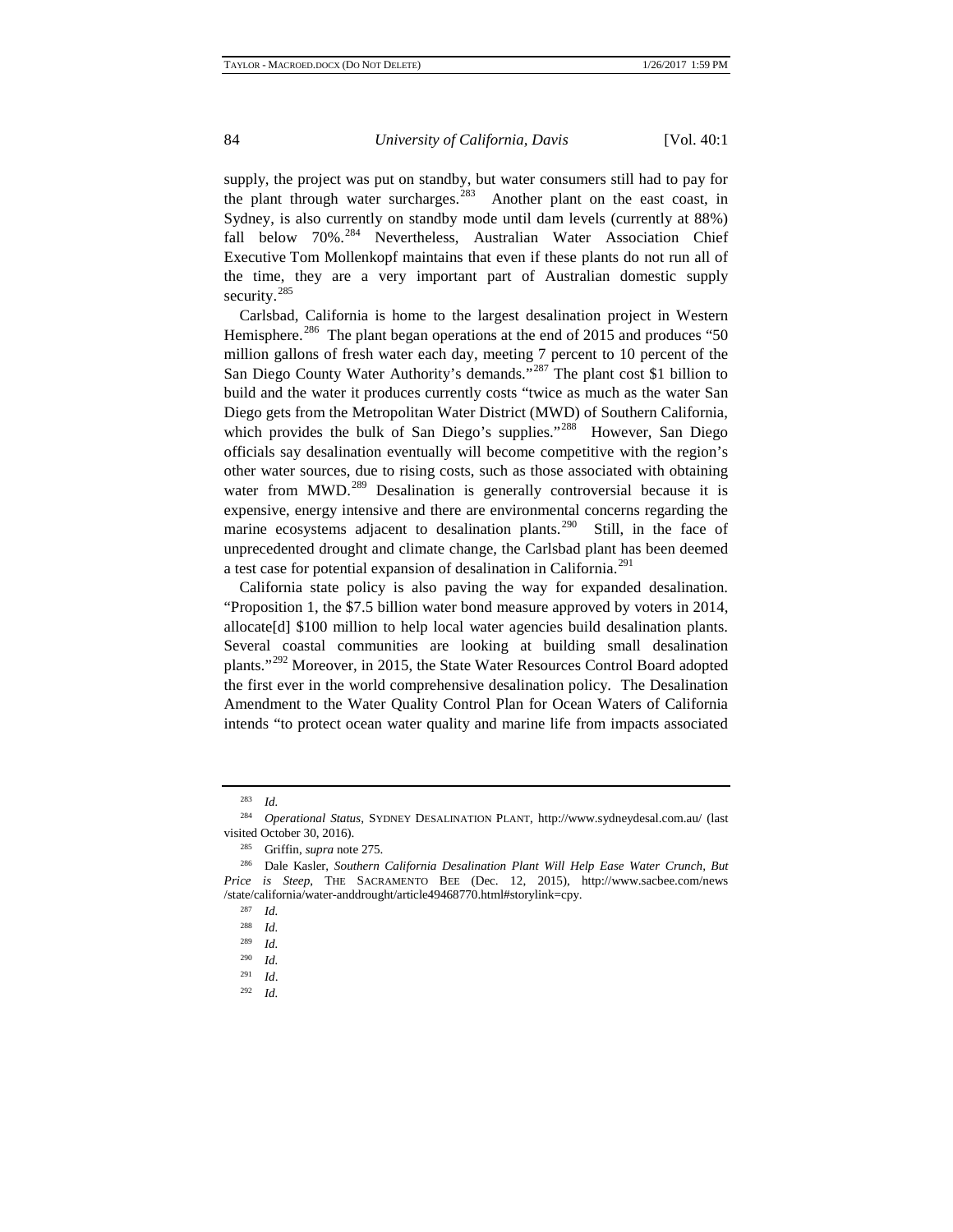with the construction and operation of seawater desalination facilities."<sup>293</sup> The Desalination Amendment establishes a "uniform statewide approach for protecting ocean waters from degradation due to seawater intake and discharge of brine wastes from desalination facilities."[294](#page-32-4) The Desalination Amendment applies "intake-related provisions to all new and expanded seawater desalination facilities," whereas discharge requirements apply to all desalination facilities.<sup>[295](#page-32-5)</sup> This policy is so new that whether or not it is able to effectively protect marine ecosystems remains to be seen. However, it certainly has laid the groundwork to address some very important environmental concerns should more desalination plants come to fruition along the coast.

Australia's experience demonstrates that prolonged drought periods can increase public support and acceptance for desalination, despite its high costs.<sup>[296](#page-32-6)</sup> However, it is important to remember that the entire population of the continent of Australia is just over 24 million, whereas the population of the state of California is nearly 40 million.[297](#page-32-7) Moreover, Australia's \$10 billion seawater desalination program, though immensely successful, is just one of a number of strategies employed to ensure a secure water supply "down under."<sup>[298](#page-32-8)</sup> Therefore it is clear that although desalination is an excellent addition to a portfolio of water resources, it can only be a part of the strategy for securing a stable water supply. Other strategies such as water recycling, water conservation, storm water reuse and economic instruments, such as water markets, are all also important tools that should be utilized in order to ensure a stable and reliable water supply.

#### IX. CONCLUSION

California's water allocation system is long overdue for a major upgrade that will enable it to more effectively serve the 21st century economy, society, and environment. The Golden State cannot expect its century old water rights system to adequately support the needs of a state that has less water, yet an exponentially increased population and agricultural production. However,

<span id="page-32-4"></span><span id="page-32-3"></span><span id="page-32-2"></span><span id="page-32-1"></span><span id="page-32-0"></span><sup>293</sup> *Amendment to the Water Quality Control Plan for Ocean Waters of California*, STATE WATER RES. CONTROL BD. (May 6, 2015), http://www.waterboards.ca.gov/board\_decisions /adopted\_orders/resolutions/2015/rs2015\_0033\_sr\_apx.pdf.

<sup>294</sup> *Id.*

<sup>295</sup> *Id.*

<sup>296</sup> Griffin, *supra* note 275.

<span id="page-32-7"></span><span id="page-32-6"></span><span id="page-32-5"></span><sup>297</sup> *Population Clock*, AUSTL. BUREAU OF STATISTICS, http://www.abs.gov.au/ausstats /abs@.nsf/0/1647509ef7e25faaca2568a900154b63?OpenDocument (last visited Oct. 31, 2016); *Florida Passes New York to Become the Nation's Third Most Populous State*, *Census Bureau Reports*, U.S. CENSUS BUREAU (Dec. 23, 2014), http://www.census.gov/newsroom/pressreleases/2014/cb14-232.html.

<span id="page-32-8"></span><sup>298</sup> Neil Palmer, *Australia Proves Desalination Works*, THE SACRAMENTO BEE (Dec. 9, 2014)*,* http://www.sacbee.com/opinion/op-ed/soapbox/article4392261.html#storylink=cpy.